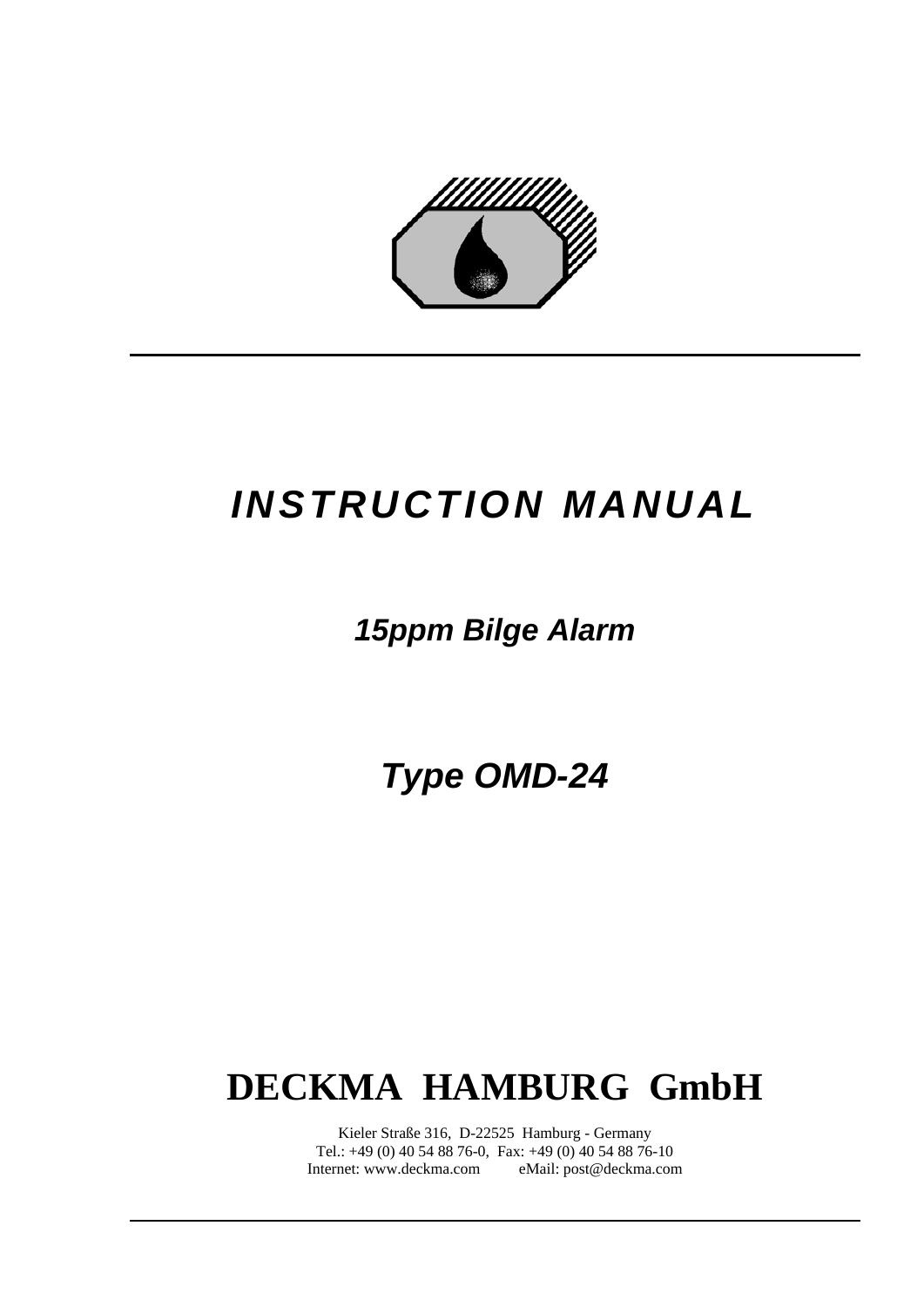

## *IMPORTANT NOTICE*

### **Replacement components for 15ppm Bilge Alarms.**

#### **General**

All monitors in our range are inspected and tested to the related I.M.O. requirements at our factories prior to delivery.

In normal use the units should operate correctly and without fault over a long period of time requiring only small amounts of maintenance to be carried out as outlined in the instruction manuals.

### **Service Exchange Units**

In the event of a monitor malfunction due to electrical or electronic component failure it is our recommendation that a service exchange unit be ordered.

The defective instrument should be returned to our works within 30 days of supplying the service exchange unit, then only the repair charge is payable. Otherwise the whole cost of a service exchange unit becomes payable.

This procedure is by far the easiest and most cost effective way of ensuring the monitor on board conforms to I.M.O. resolution MEPC.107 (49).

### *Remark:*

*According the MEPC.107(49) § 4.2.11 the unit has to be checked at IOPP Certificate renewal survey by the manufacturer or persons authorized by the manufacturer. Alternatively the unit may be replaced by a calibrated 15 ppm Bilge Alarm. The OMD-24 is designed in that way, that only the measuring cell needs to be changed, as this unit carry the calibration onboard. The Calibration Certificate with the date of the last calibration check should be retained onboard for inspection purposes.* 

If for some reasons the computer unit needs to be changed, it has to make sure, that the memory card will remain on board for at least 18 month. The new computer unit will carry its own memory card. The old card can be insert into the new unit only for reading. Writing is only possible with the card delivered with the new computer unit. For details see section 13.1.

#### *Warranty*

Our warranty terms are12 months after installation but maximal 18 months after delivery ex works. The maker undertakes to remedy any defect resulting from faulty materials of workmanship except wearing parts.

The maker's obligation is limited to the repairs or replacement of such defective parts by his own plant or one of his authorized service stations.

The purchaser shall bear the cost and risk of transport of defective parts and repaired parts supplied in replacement of such defective parts.

### *ANY DISMANTLING OR BREAKING OF A SEAL WILL VOID THE WARRANTY*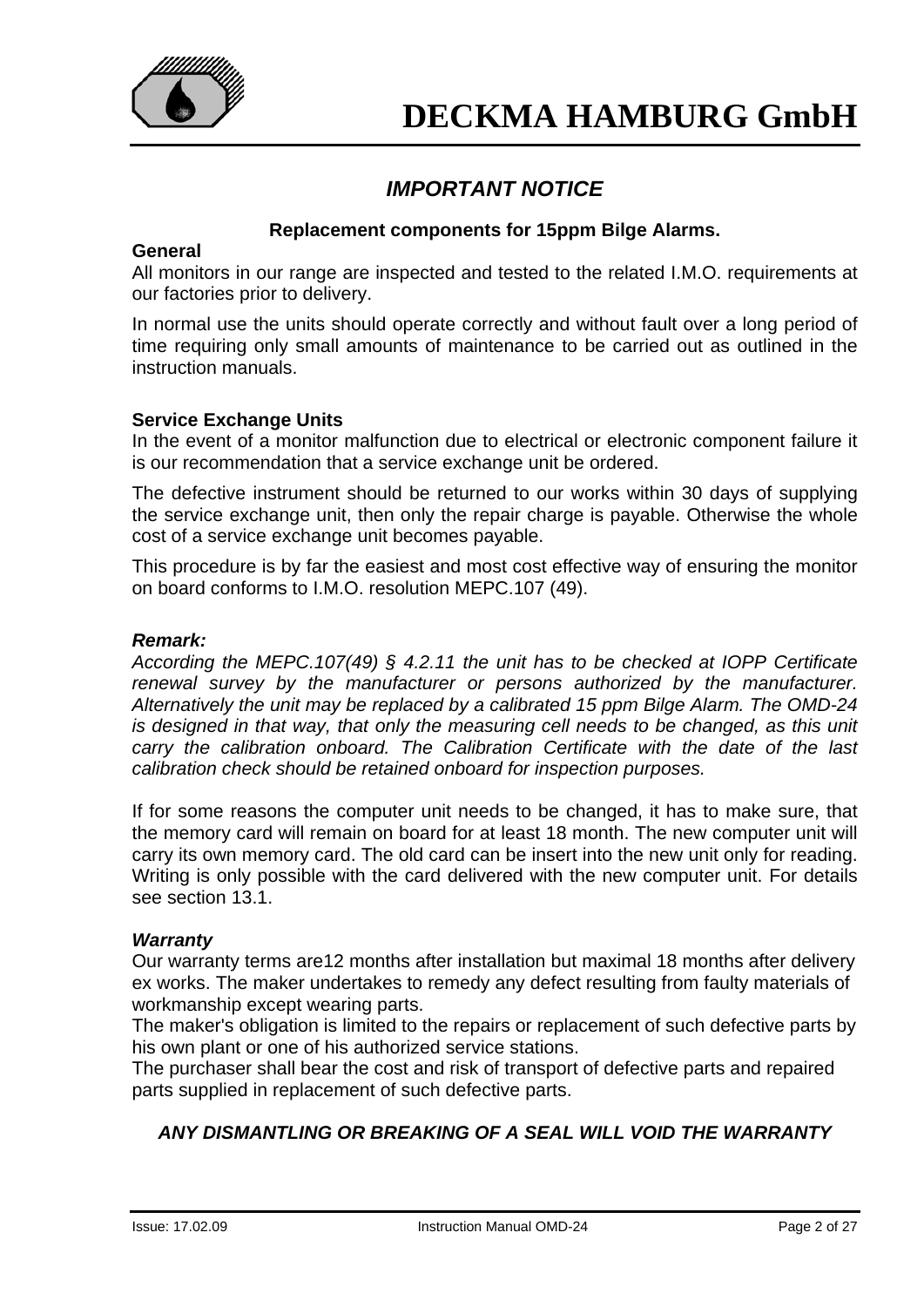

## *CONTENTS*

| <b>SECTION</b> | <b>TITLE</b>                               | <b>PAGE</b>    |
|----------------|--------------------------------------------|----------------|
| 1.0            | Introduction                               | 4              |
| 2.0            | <b>Important Notes</b>                     | $\overline{4}$ |
| 3.0            | <b>Principle of Operation</b>              | 5              |
| 3.1            | <b>Measuring Principle</b>                 | 5              |
| 3.2            | Features                                   | 5              |
| 3.3            | Adjustment                                 | 5              |
| 3.4            | <b>Displays and Alarms</b>                 | 5              |
| 4.0            | Specification                              | $\overline{7}$ |
| 5.0            | Construction                               | 8              |
| 6.0            | Installation                               | 9              |
| 7.0            | Piping                                     | 10             |
| 8.0            | Wiring                                     | 11             |
| 8.1            | <b>Typical Control System</b>              | 13             |
| 9.0            | Power Supply                               | 13             |
| 10.0           | Commissioning                              | 13             |
| 10.1           | Electrical                                 | 13             |
| 10.2           | Piping                                     | 13             |
| 10.3           | <b>Functional Tests</b>                    | 14             |
| 10.4           | Programming Mode                           | 15             |
| 11.0           | <b>Operating Instructions</b>              | 17             |
| 11.1           | <b>Operator Notes</b>                      | 18             |
| 12.0           | <b>Operator Maintenance</b>                | 18             |
| 12.1           | <b>Manual Cell Clean Unit</b>              | 19             |
| 13.0           | <b>Fault Finding</b>                       | 20             |
| 13.1           | Memory Card                                | 22             |
| 14.0           | Calibration                                | 23             |
| 14.1           | <b>Calibration and Repeatability Check</b> | 23             |
| 15.0           | <b>Spare Parts</b>                         | 24             |
| 15.1           | Recommended On Board Spares                | 24             |
| 16.0           | Remarks                                    | 25             |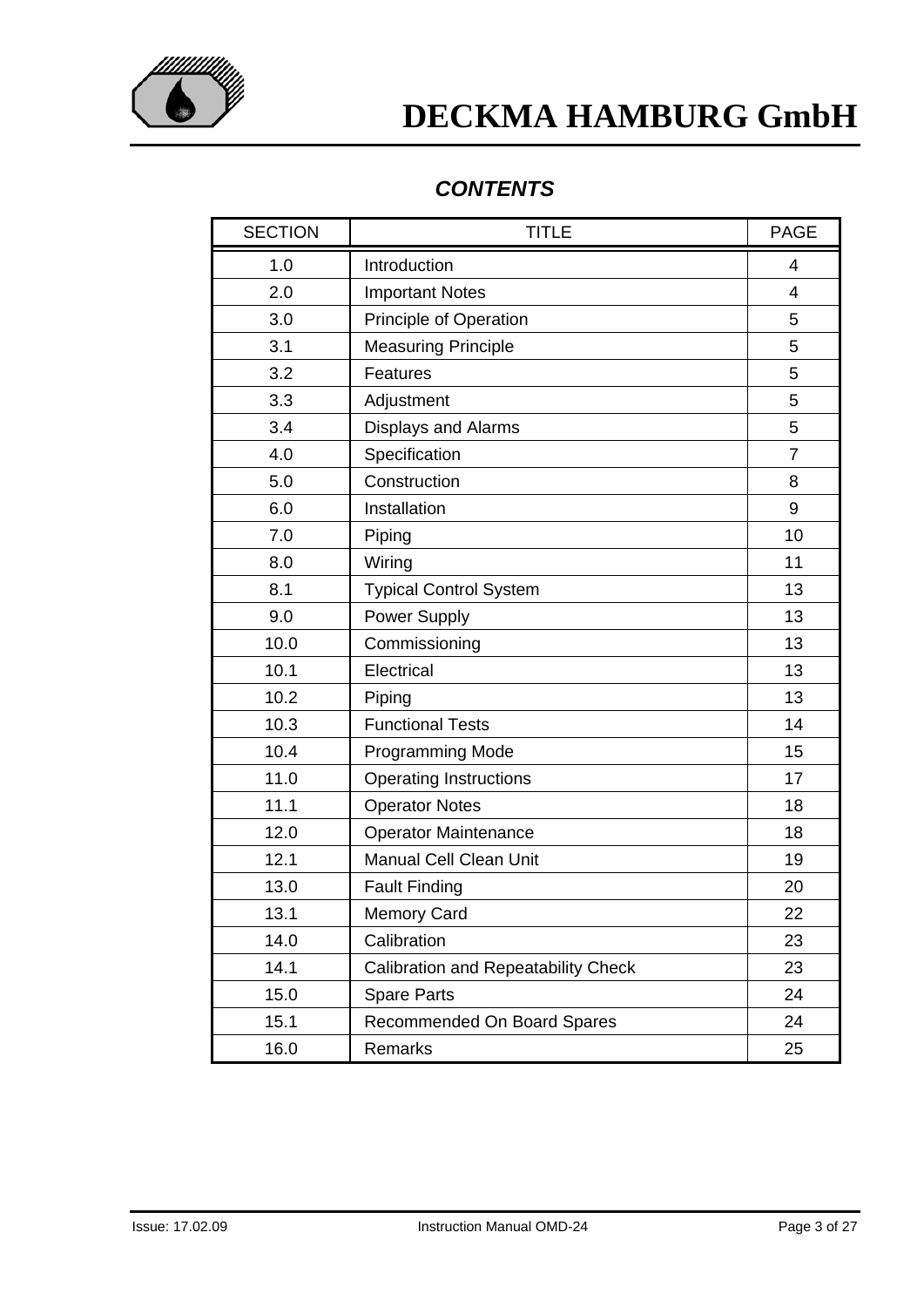

### **1.0 INTRODUCTION**

The OMD-24 Bilge Alarm Unit has been designed specifically for use in conjunction with 15 ppm oil-water separator units and has a specification and performance which exceeds the requirements of the International Maritime Organization specifications for 15ppm Bilge Alarms contained in Resolution MEPC. 107 (49).

The unit is supplied with 2 works-adjusted alarms at 15 ppm. Other set points (10 ppm or 5 ppm) are possible and can be adjusted on site at any time by using the buttons at the front panel.

If an alarm set point is exceed, the alarms are visible at the front panel and the appropriate relays are switched. In case of malfunction the System LED at the front panel will change from blinking green to permanent red.

For the data logging function the unit requires an status input from the separator.

Optionally a 0(4) - 20 mA (equal to 0 - 30 ppm) signal output is available for driving a recorder or external meter.

## **2.0 IMPORTANT NOTES**

- a) This equipment must be installed and operated in strict accordance with the instructions contained in this manual. Failure to do so will impair the protection provided.
- b) Installation and servicing must be undertaken by a competent and suitable skilled person.
- c) The equipment must be connected to the ground according relevant requirements.
- d) The unit must be isolated from the electrical supply before any maintenance of the equipment is attempted.
- e) All National or local codes of practice or regulations must be observed and, where applicable, are deemed to take precedence over any directive or information contained in this manual.
- f) In case of freezing conditions the measuring cell should be emptied complete.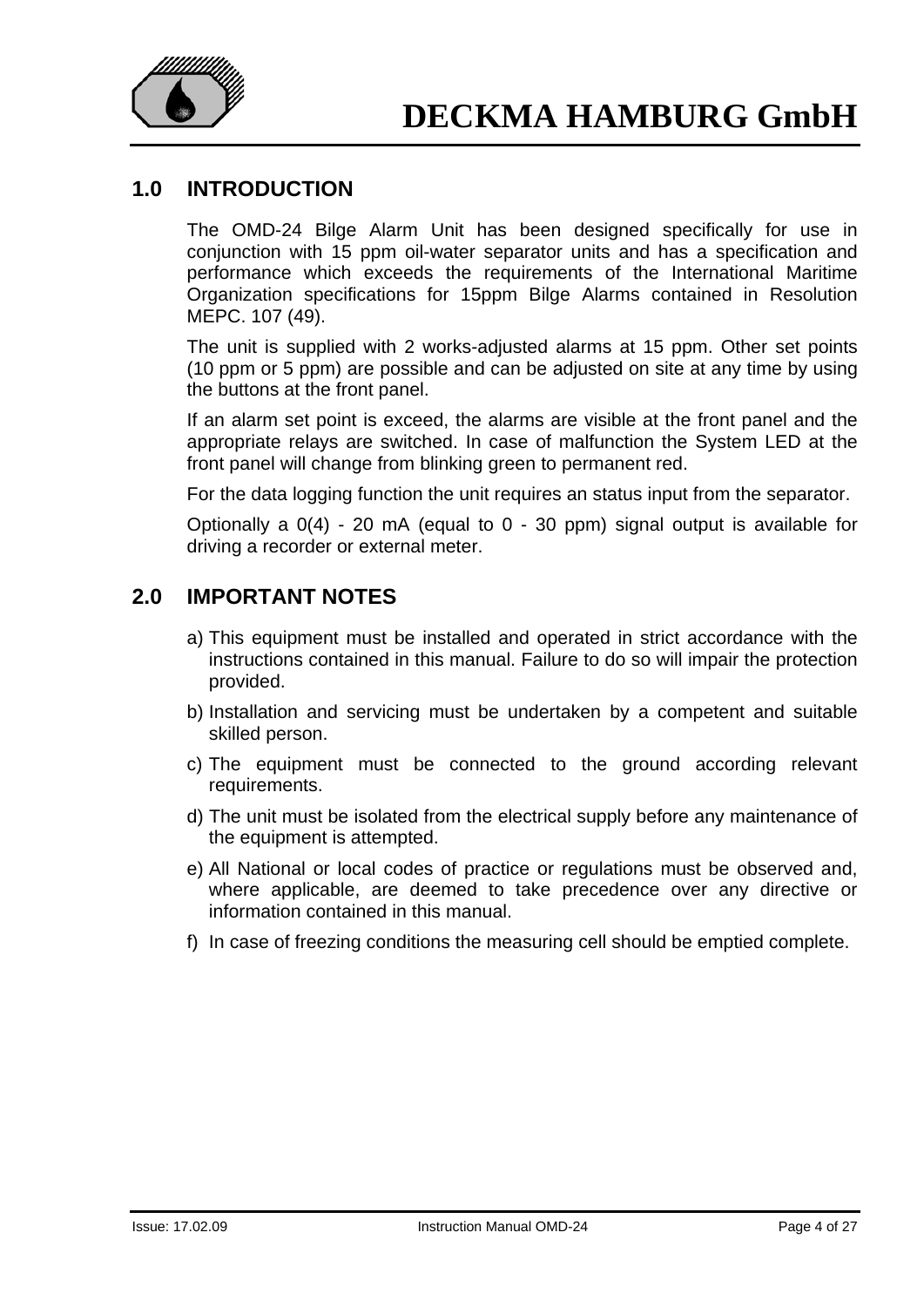

## **3.0 PRINCIPLE OF OPERATION**

### **3.1 Measuring Principle**

An optical sensor array measure a combination of light scattered and absorbed by oil droplets in the sample stream. The sensor signals are then processed by a microprocessor to produce linearised output.

If an alarm (works set point 15 ppm) occurs, the two oil alarm relays are activated after the adjusted time delay.

The microprocessor continuously monitors the condition of the sensor components and associated electronics to ensure that calibration accuracy is maintained over time and extremes of environmental conditions.

### **3.2 Features**

- Robust construction
- Solid suppression capability
- Low maintenance
- Easy installation
- Constant readiness
- Low spare part stock holding
- Works adjustment
- Easy settings via menu

### **3.3 Adjustment**

The unit is delivered with a works calibration according the IMO-requirements. The alarm points are set to 15 ppm.

The "Zero" point is also works calibrated and can be re-adjusted on site by using the programming mode and clean water. See Section 10.4 "Settings-Offset". A calibration is not permitted. This has to be done according IMO Regulations by the manufacturer or persons authorized by the manufacturer.

### **3.4 Displays and Alarms**

In the unit are two independent oil alarm circuits available. Both can be set separately from 1 to 15 ppm. From the manufacturing both alarms are set to 15 ppm (according IMO). The set points can be changed according to the requirements on site, for example to 10 ppm or 5 ppm. An alarm point setting above 15 ppm is not possible. The adjustment can be done in the programming mode as described in Section 10.4.

In this mode also the individual adjustment of the time delays for the alarms can be done.

Both alarm circuits are also related to an alarm LED on the front panel.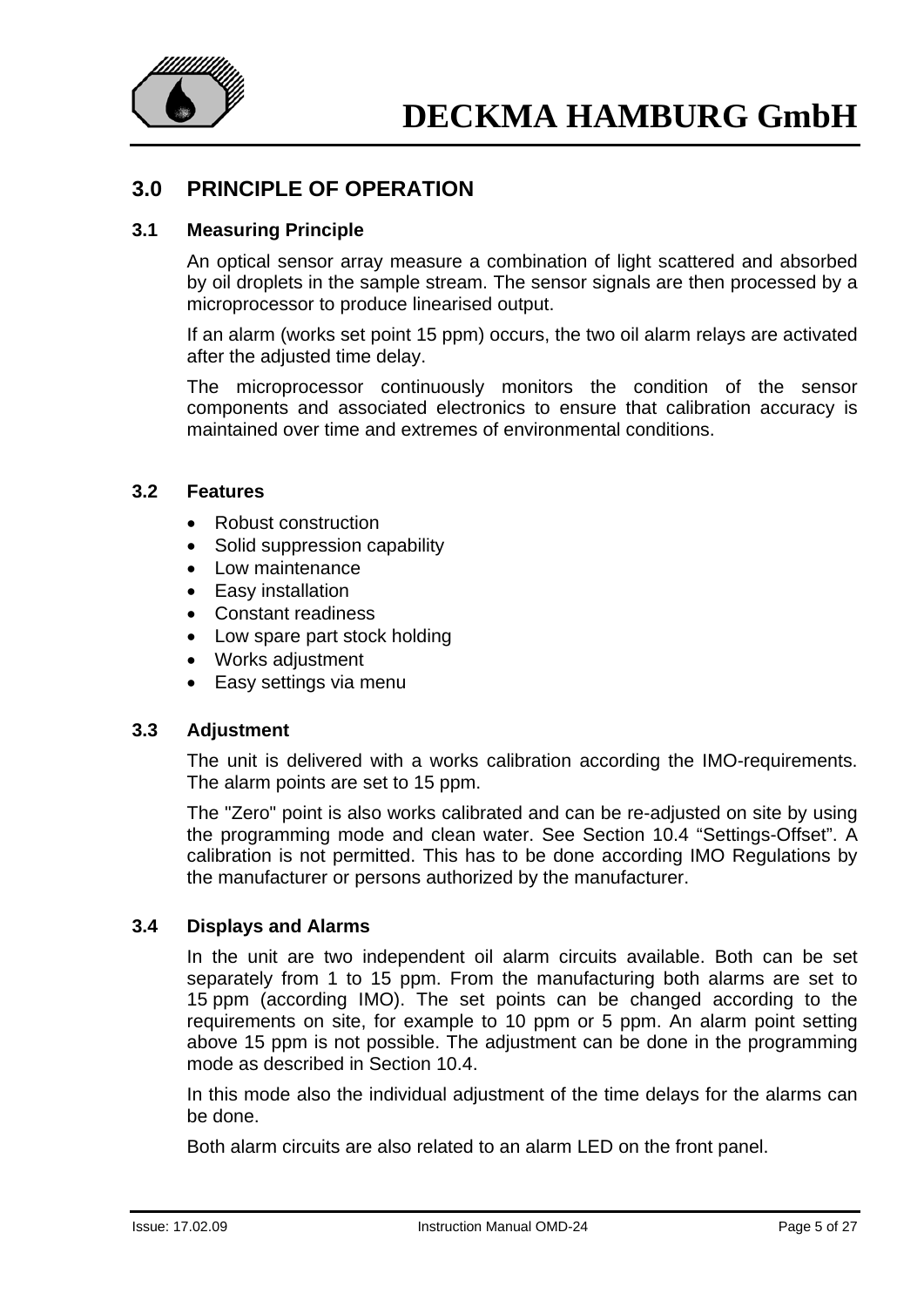

In case of malfunction the "System" LED will indicate any type of internal fault of the unit. This LED is flashing green in normal conditions and is red in alarm conditions.

Additional to the alarm LED's each alarm circuit is equipped with a relay with potential free alarm contacts. These contacts can be used for external processing of the signal or for control of further functions.

If a malfunction or failure of the power supply occurs, both relays will switch to alarm condition.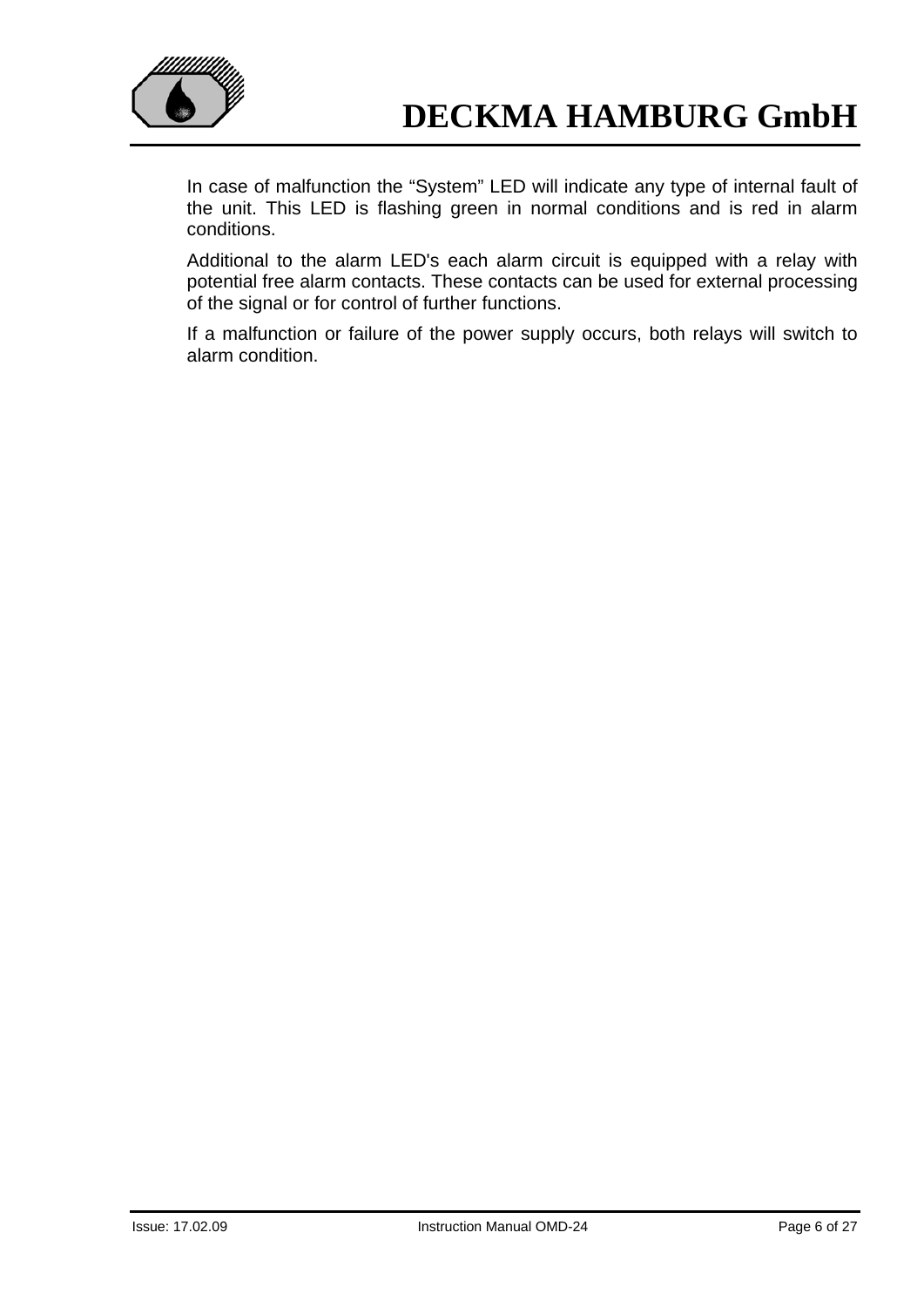

## **4.0 SPECIFICATION OMD-24**

| Range:                                                 | 0 - 30 ppm, Trend indication 50ppm                             |
|--------------------------------------------------------|----------------------------------------------------------------|
| Accuracy                                               | According IMO MEPC. 107(49)                                    |
| Linearity                                              | Up to 30 ppm better than $\pm$ 2 %                             |
| <b>Display</b>                                         | <b>Yellow Graphic Display</b>                                  |
| Power Supply:                                          | 24 V AC or DC +/- 10%                                          |
| Consumption:                                           | < 5 VA                                                         |
| Alarm Points $1 + 2$ :                                 | Adjustable between 1 - 15 ppm<br>(Works adjustment 15 ppm)     |
| Alarm 1 Operating Delay:<br>(for annunciation purpose) | Adjustable between 1 - 540 sec.<br>(Works adjustment 2 sec)    |
| Alarm 2 Operating Delay:<br>(for control purposes)     | Adjustable between $1 - 10$ sec.<br>(Works adjustment 10 sec)  |
| <b>System Fault Alarm:</b>                             | <b>Red LED</b>                                                 |
| <b>Alarm Contact Rating:</b>                           | Potential free 1 pole change over<br>contacts, 3 A / 240 V     |
| Alarm Indication:                                      | <b>Red LEDs</b>                                                |
| Output Signal (option):                                | $0 - 20$ mA or $4 - 20$ selectable<br>ext. Load < 150 $\Omega$ |
| Sample Water Pressure:                                 | $0,1 - 10$ bar                                                 |
| Sample Flow:                                           | Approx. 0,1 - 3 I/min depend. to pressure                      |
| <b>Ambient Temperature:</b>                            | $+1$ to $+55^{\circ}$ C                                        |
| Sample Water Temperature:                              | $+1$ to $+65^{\circ}$ C                                        |
| Roll:                                                  | Up to $45^\circ$                                               |
| Size (Computer Unit)                                   | 185 mm W x 210 mm H x 65 mm D                                  |
| Size (Measuring cell Assembly):                        | 140 mm W x 160 mm H x 65 mm D                                  |
| Distance (Computer Unit to<br><b>Measuring Cell)</b>   | Up to $0.5m$<br>Option: up to 5m upon request                  |
| Degree of Protection:                                  | IP 65                                                          |
| Weight:                                                | $2.5$ kg                                                       |
| <b>Pipe Connections:</b>                               | R 1/4" Female                                                  |

Technical specifications are subject to change without notification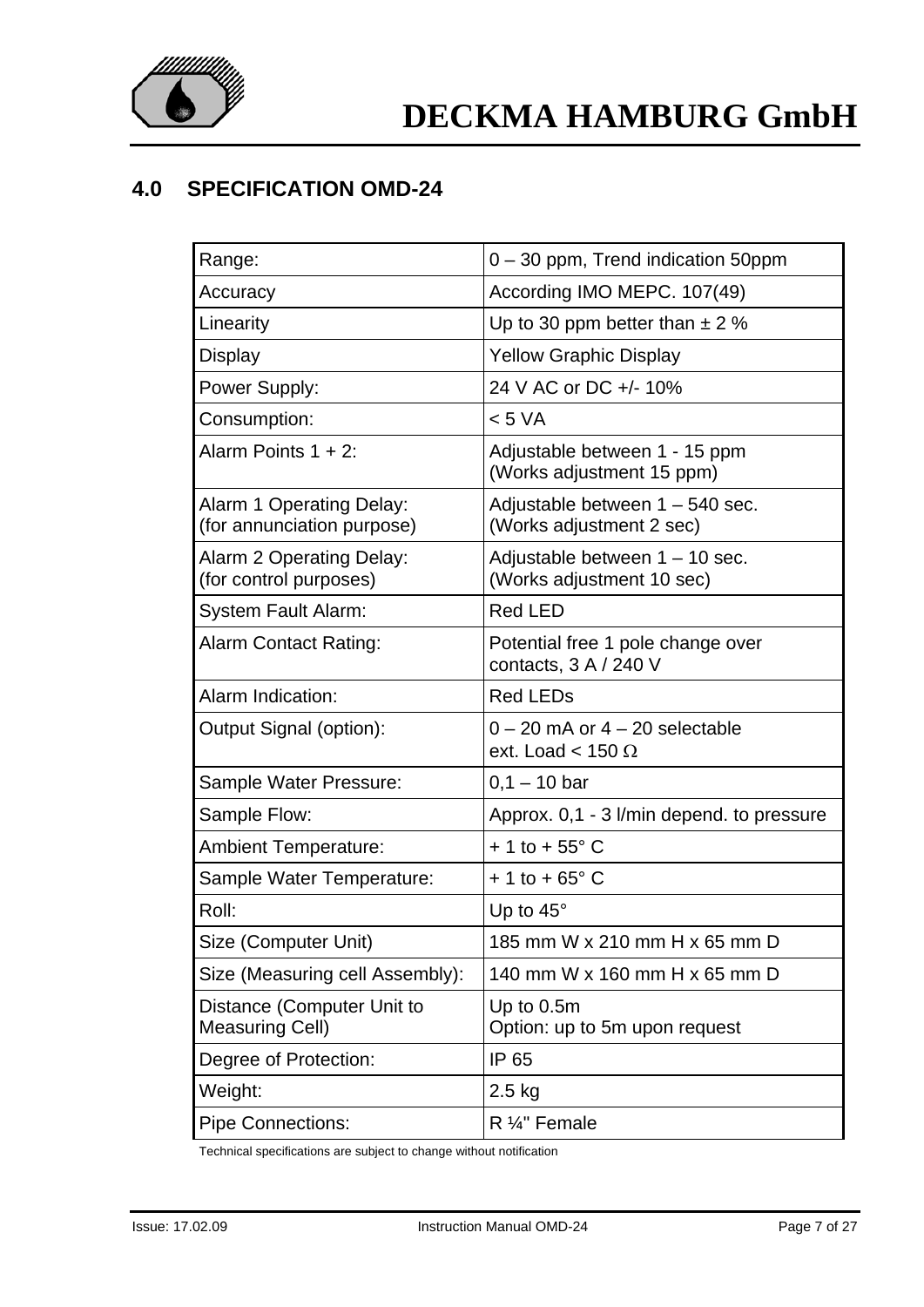

## **5.0 CONSTRUCTION**

There are 2 main parts which contained in an OMD-24:

The computer unit contains the display PCB with the data logger and the terminals for external connections.

The measuring cell is built out of an anodized all-aluminium body with inlet and outlet block in stainless steel. This rugged cell contains optics and electronics and is connected with the computer unit via a plugged data cable. It is mounted onto a stainless steel support that also holds the valve assembly. Two handles control sample water flow and clean water usage. This assembly is connected to the measuring cell by a push-in.

Both components can easily be mounted in wall or bulkhead installation. It is also possible to split the computer unit from the measuring cell if the available space is not sufficient. Optionally a connection cable for up to 5m distance from Computer Unit to Measuring Cell is available.



|   | <b>Computer Unit</b>  | <b>Clean Water Handle</b> | 9  | Dessicator Cap             |
|---|-----------------------|---------------------------|----|----------------------------|
|   | <b>Measuring Cell</b> | Sample Handle             | 10 | <b>Communication Cable</b> |
| ົ | Sample Valve          | <b>Head Screw</b>         |    | <b>Terminal Cover</b>      |
|   | Clean Water Valve     | Valve Plate               |    |                            |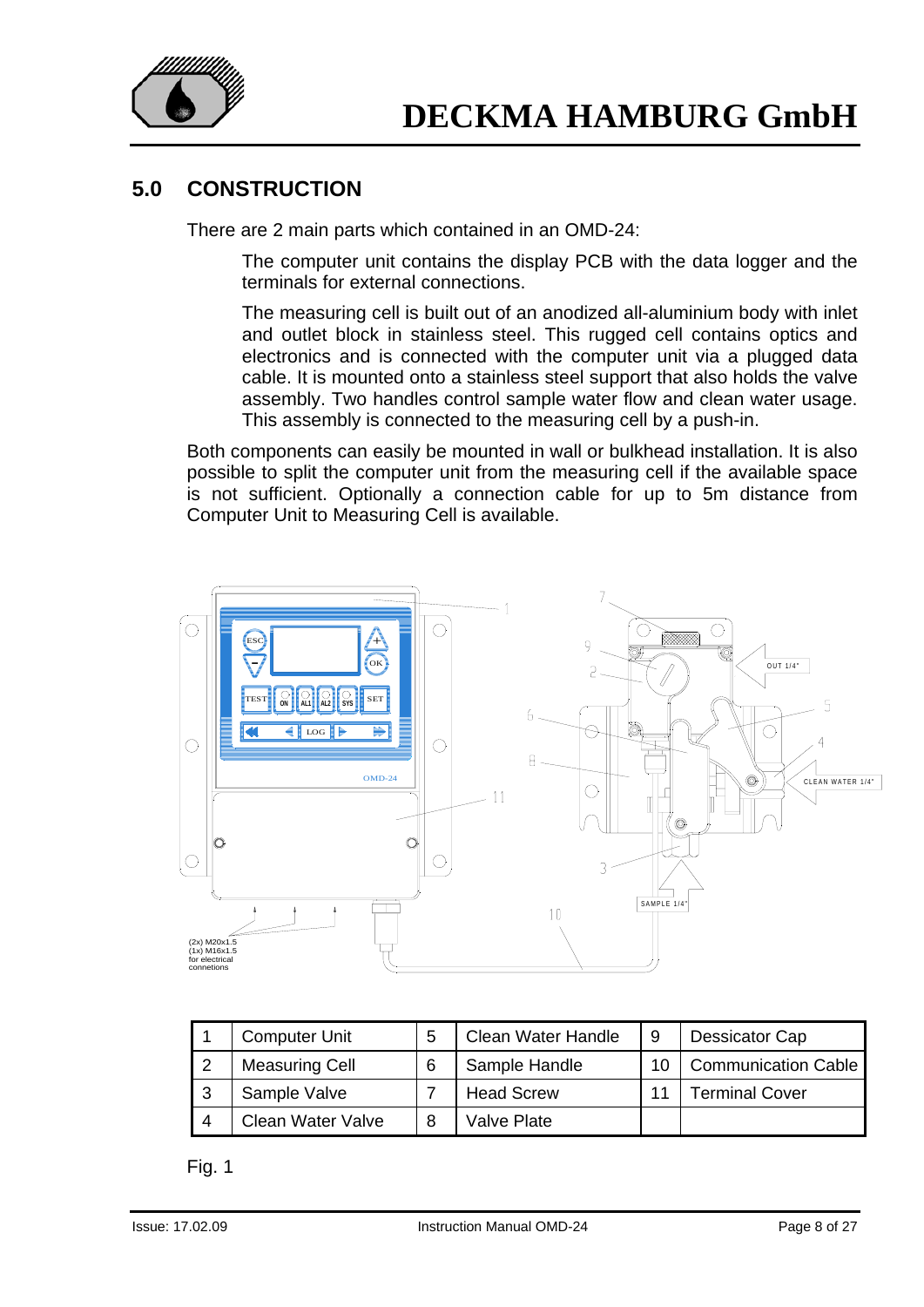

### **6.0 INSTALLATION** (Refer to Fig. 2 and Fig. 3)

*See Section 2 for important notes concerning installation.* 

The OMD-24 Monitor should be located as close as possible to the oily water separator to minimize response delays. According MEPC.107(49) the layout of the installation should be arranged so that the overall response time (including the response time of the 15 ppm Bilge Alarm, which is less than 5 s.) between an effluent discharge from the 15 ppm Bilge Separator exceeding 15 ppm, and the operation of the Automatic Stopping Device preventing overboard discharge, should be as short as possible and in any case not more than 20 s.

Mount the OMD-24 Monitor by means of M6 or M8 screws on to a rigid vertical surface and preferably with the display panel of the monitor at eye level. For service and maintenance sufficient space to all sides should be available.

Care must be taken at mounting of the pipes connections to avoid any torsion of the housing and damage of the instrument.



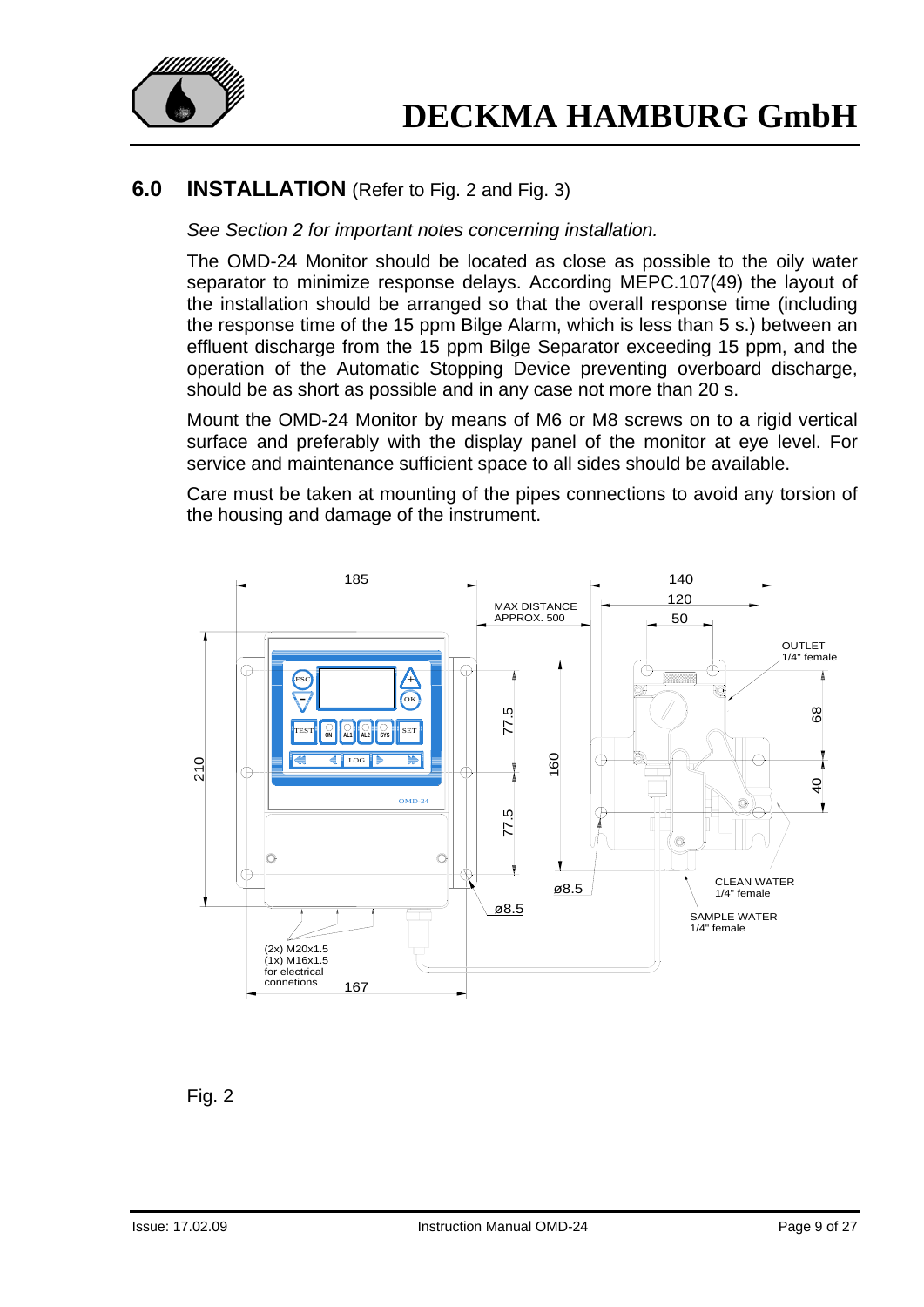

### **7.0 PIPING** (Refer to Fig. 3)

Connect the OMD-24 Monitor to the sample point of the oily-water separator outlet and to a source of oil free water employing 10 mm OD copper or stainless steel pipe. The sample point should be located on a vertical section of the separator outflow piping to minimize the effects of any entrained air. The tapping point should be at a level above the outlet of the monitor to ensure the sample cell is flooded at all times.

If connection to a vertical section of the separator outlet piping is impractical, the tapping may be made into the side of the horizontal pipe. Avoid top or bottom entry.

For separator discharge pipes up to 75 mm OD a standard "T"-type junction of the welded or screwed type is satisfactory for the tapping point. For the separator discharge pipes of 80 mm OD and above a sample probe should be employed which protrudes into the discharge piping by approx. 25 % of the ID of the pipe.

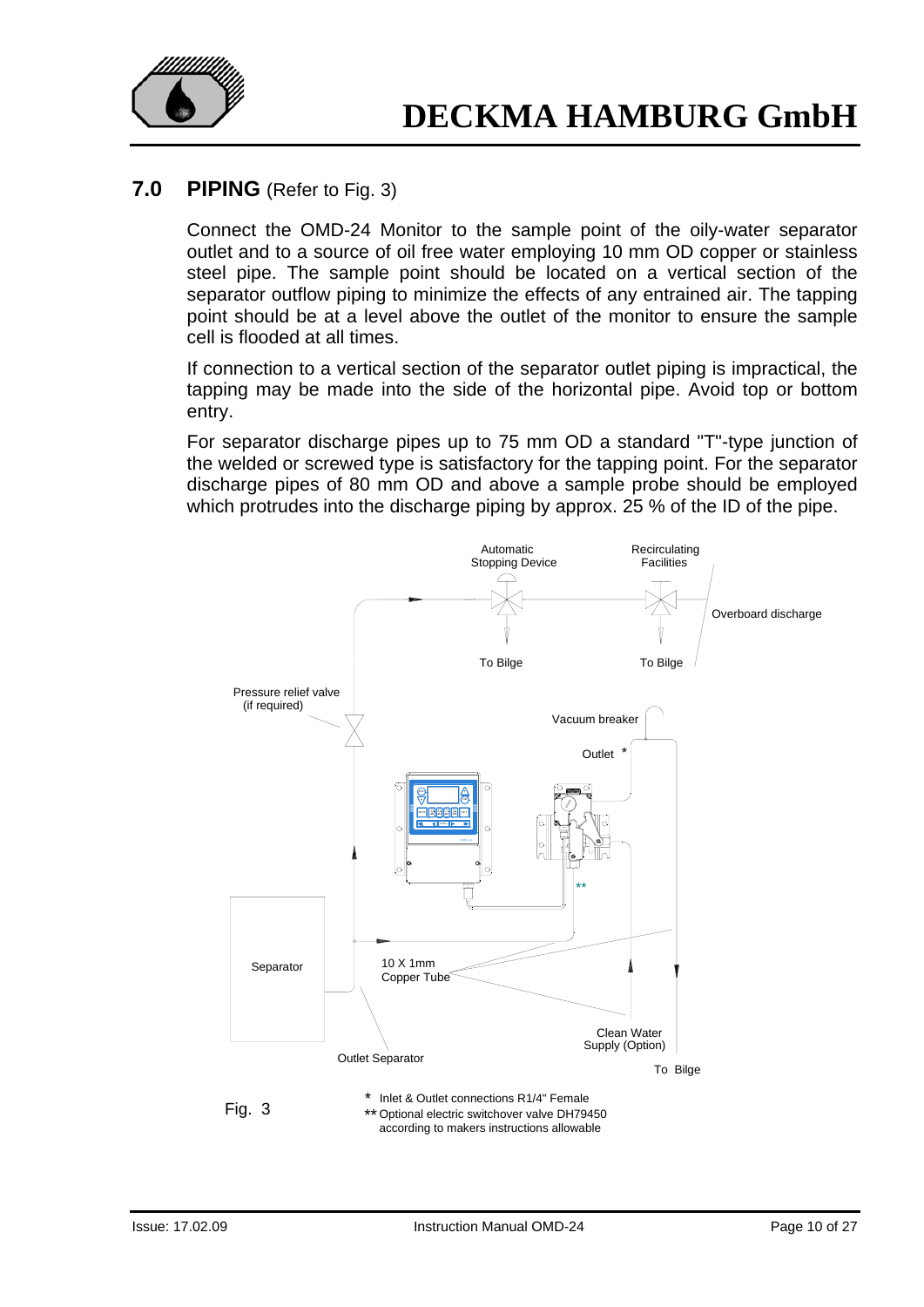

### **8.0 WIRING** (Refer to Fig. 4 + 5)

#### *See Section 2 for important notes concerning wiring.*

This unit must be connected to the mains supply via a suitable rated and approved fused isolator unless such fusing / isolation is provided by associated equipment. When fitted, the isolator should be close, readily accessible and marked as to function.

Electrical connections are made through the metric cable gland openings prepared underneath the instrument.





Precise wiring details will vary dependent upon the control system to be employed but the most frequently used systems employ alarm relay 1 for alarm only and alarm relay 2 for control purposes.

Electrical connections are made to the terminal blocks inside the computer housing. Wires are connected to the terminals by pushing a suitable screwdriver into the clamp holes to release the internal spring loaded clamps. After the wire is inserted to the terminal and the screwdriver is removed, the wire is fixed.

If the instrument is operated at high voltages, additional care has to be taken to provide reliable ground connections. Ground (PE) can be connected direct to the terminal or, if this is not sufficient according local rules, to the computer housing left side.

The instrument provides a pilot voltage output at Terminals 3&4. This is internally connected to the power supply input (Terminals 1&2). The pilot voltage can be used to supply additional external circuitry, e.g. alarm lamps or electrical valves.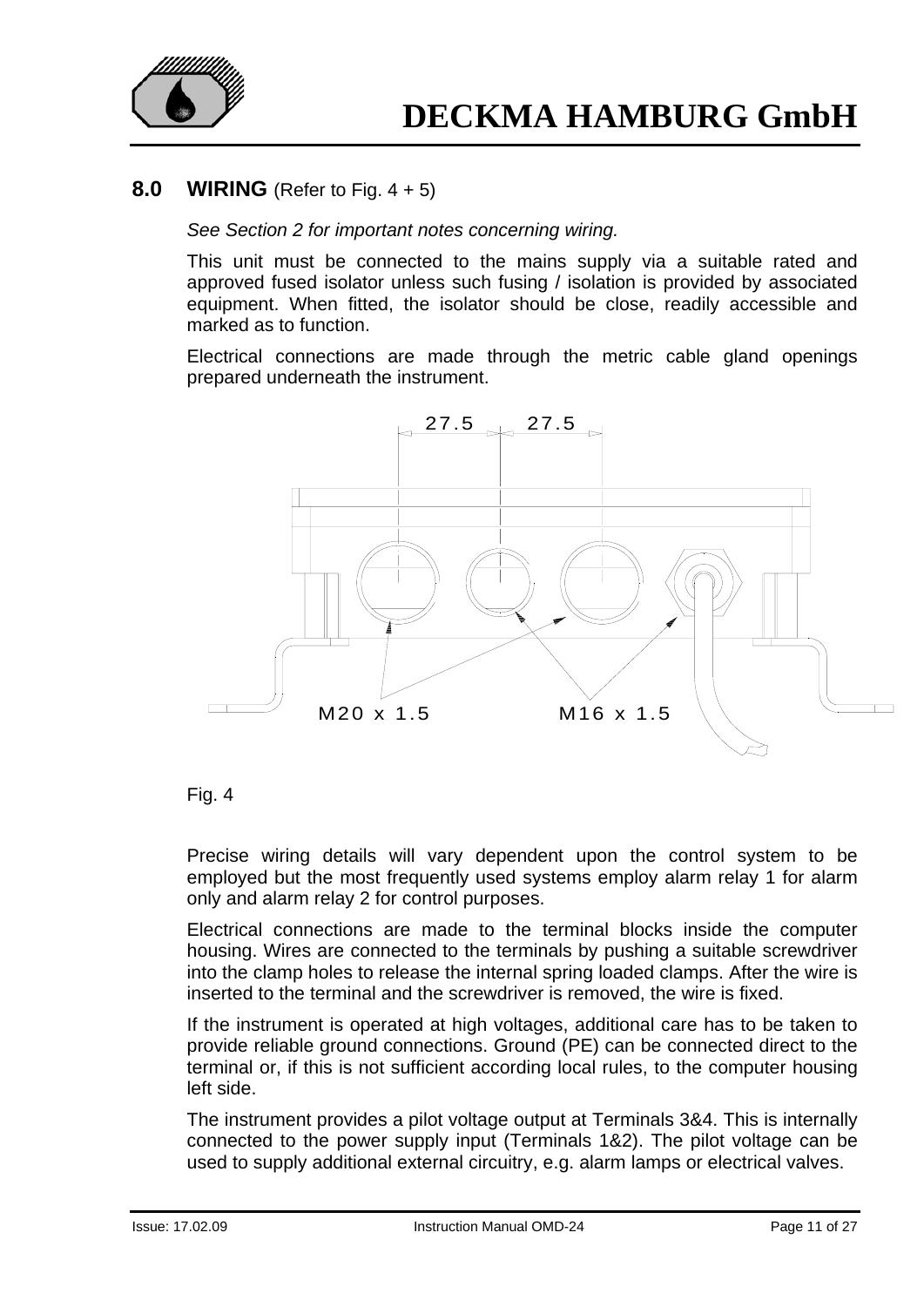

*Please note: any device connected to the pilot voltage output must be rated for the voltage the instrument is supplied with. Do not use the pilot voltage for driving motors, heaters or other high load devices. The pilot voltage is intended for alarm purposes only.* 



Fig. 5

*Close front cover complete after electrical installation. Water inside the instrument may result in corrosion and malfunction. Alarm contacts description is in alarm (non-energized) condition.*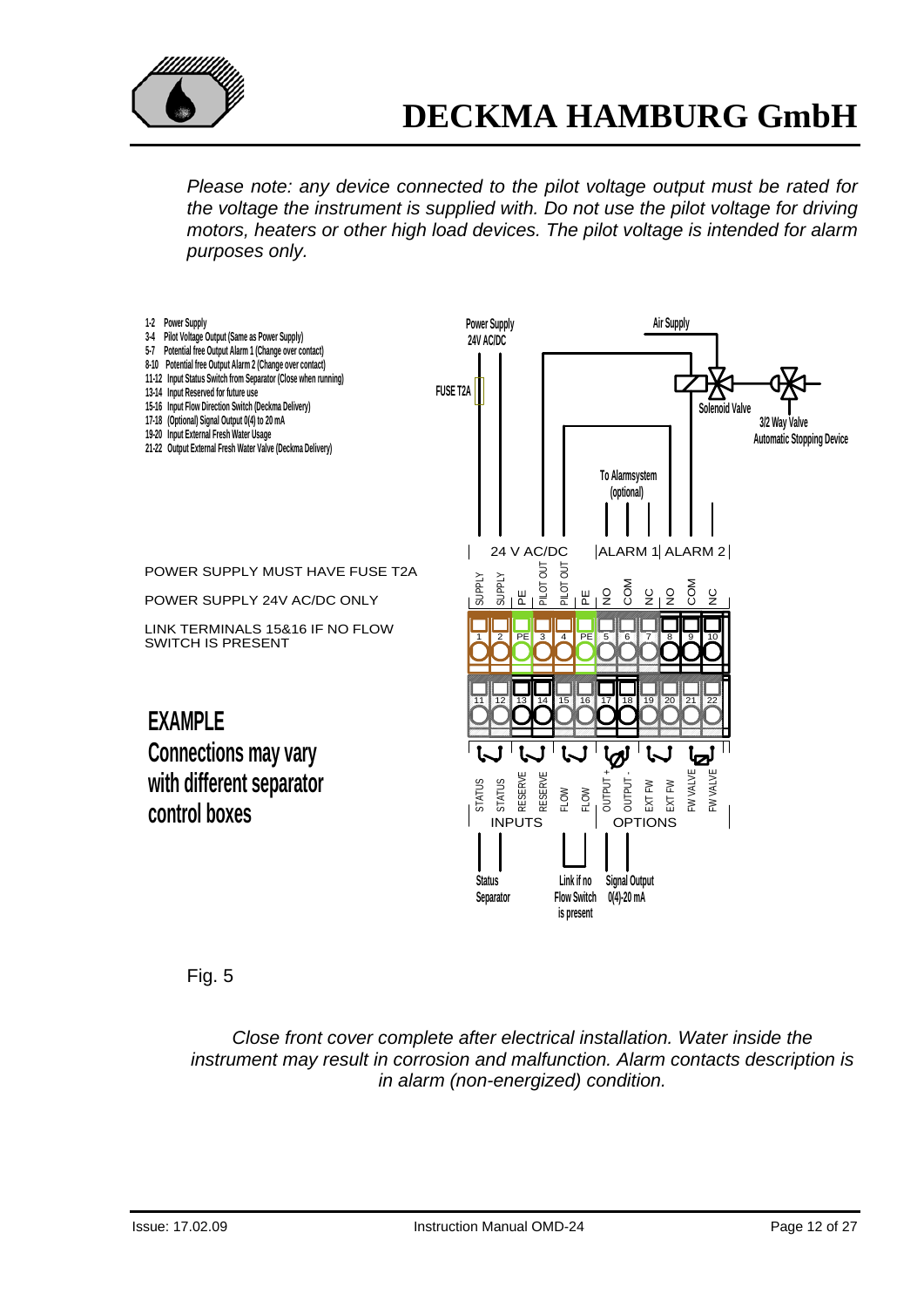

### **8.1 Typical Control System**

The installation on site has to make sure that in case of any loss of power supply and/or loss of air supply for the automatic stopping device the overboard discharge valve close the overboard line and open the re-circulating line.

The system showed in the example, employs alarm relay 2 to control a pneumatic solenoid valve which energises or de-energises a pneumatically operated 3 - way valve as depicted in Fig. 5.

The separation process will continue until such time as the pollution level falls below the alarm set point at which time the discharge will be directed overboard.

A pump stop system is according MEPC.107 (49) not allowed.

### **9.0 POWER SUPPLY**

*See Section 2 for important notes.* 

The unit is designed for a power supply of 24 V AC or DC. The power supply must have a fuse rated no more then 2A.

### **10.0 COMMISSIONING**

*See Section 2 for important notes.* 

On completion of the installation, wiring and piping carry out the following checks:

### **10.1 Electrical**

- a) Check that the power supply is connected to the terminals  $1 + 2$  of the terminal block.
- b) Check the wiring of the automatic stopping device and to the alarm system is according the IMO Requirements.
- c) Check that the grounding has been made according to the relevant regulations.

### **10.2 Piping**

a) Check all piping connections for leaks and rectify as appropriate.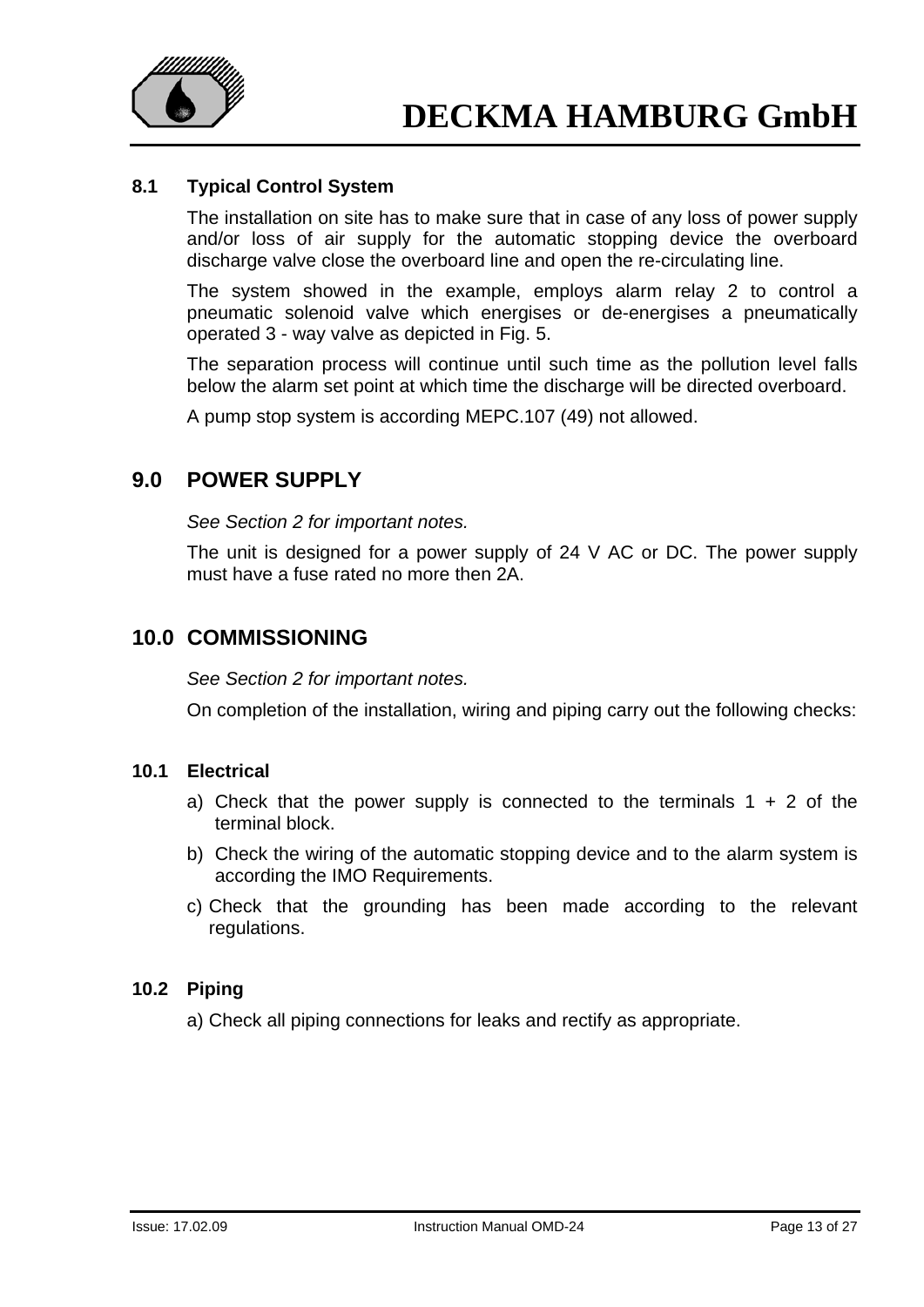

### **10.3 Functional Tests**

- a) Run oil free water through the instrument to purge the system.
- b) Adjust the flow rate through the unit by using the small O-Rings in the cell cap.



**NB**: The flow rate should be checked on both, the clean water supply and the separator sample supply. If the clean water supply is obtained from a high pressure source, the flow rate will be higher than from the sample point.

 *The flow rate is not influencing the accuracy of the instrument. The adjustment is only important for the time delay between the sample point and the monitor.* 

c) Switch on the instrument and make sure, that the Power LED is illuminated



and the display is showing the initializing display for about 15 sec. After that time it will change to the standard display,

showing the actual measurement.

- d) During oil free water is running through the monitor check the Zero adjustment. The display should be "0" to "2" and the status will show "FW". If the display varies by greater amounts, it may be that air entrainment is present. If this is the case, the cause must be located and rectified.
- f) If the Zero need to be adjusted, this can be done in the programming mode as described in section 10.4. (Settings – Offset)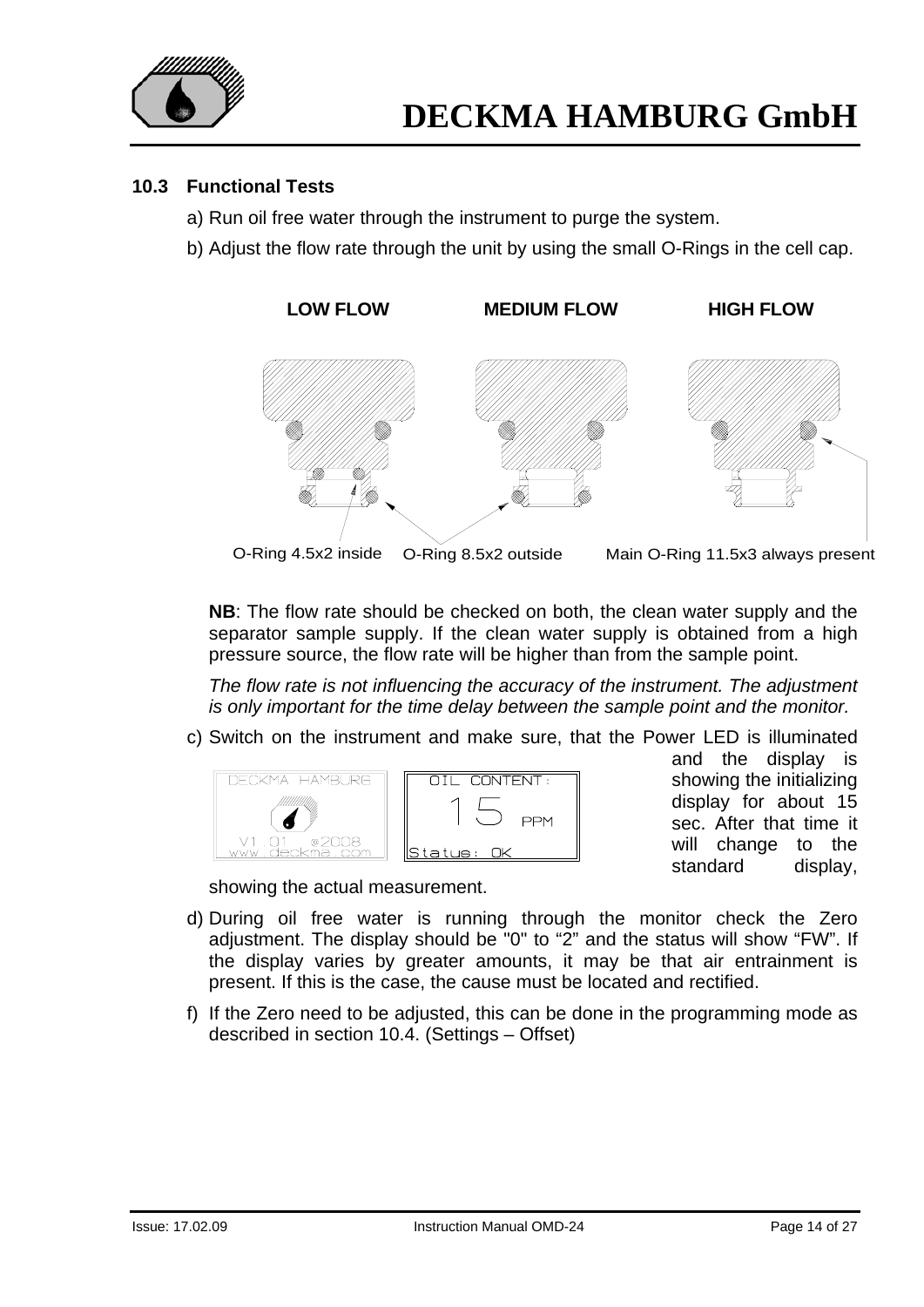

### **10.4 Programming Mode**



There are 3 groups of push buttons to control the functions of the display. Navigation buttons are in group 1. Functional buttons are group 2. Group 3 is for data logger operation.

In the programming mode the alarm set points, the time delays, and the offsets can be modified. It is also possible to reset to the factory default values at any time.

The clock is factory set for GMT, **G**reenwich **M**ean **T**ime, and cannot be changed.

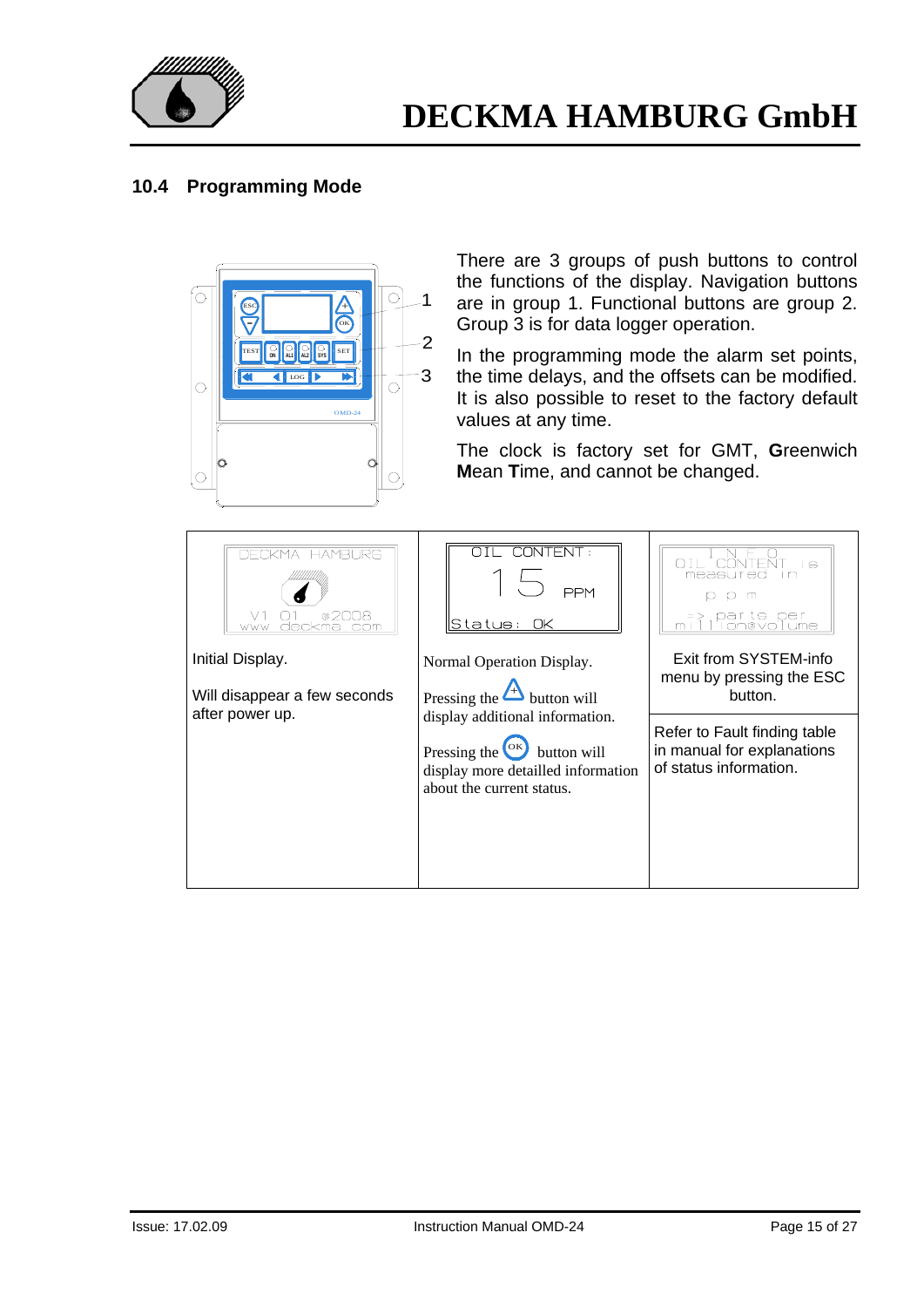

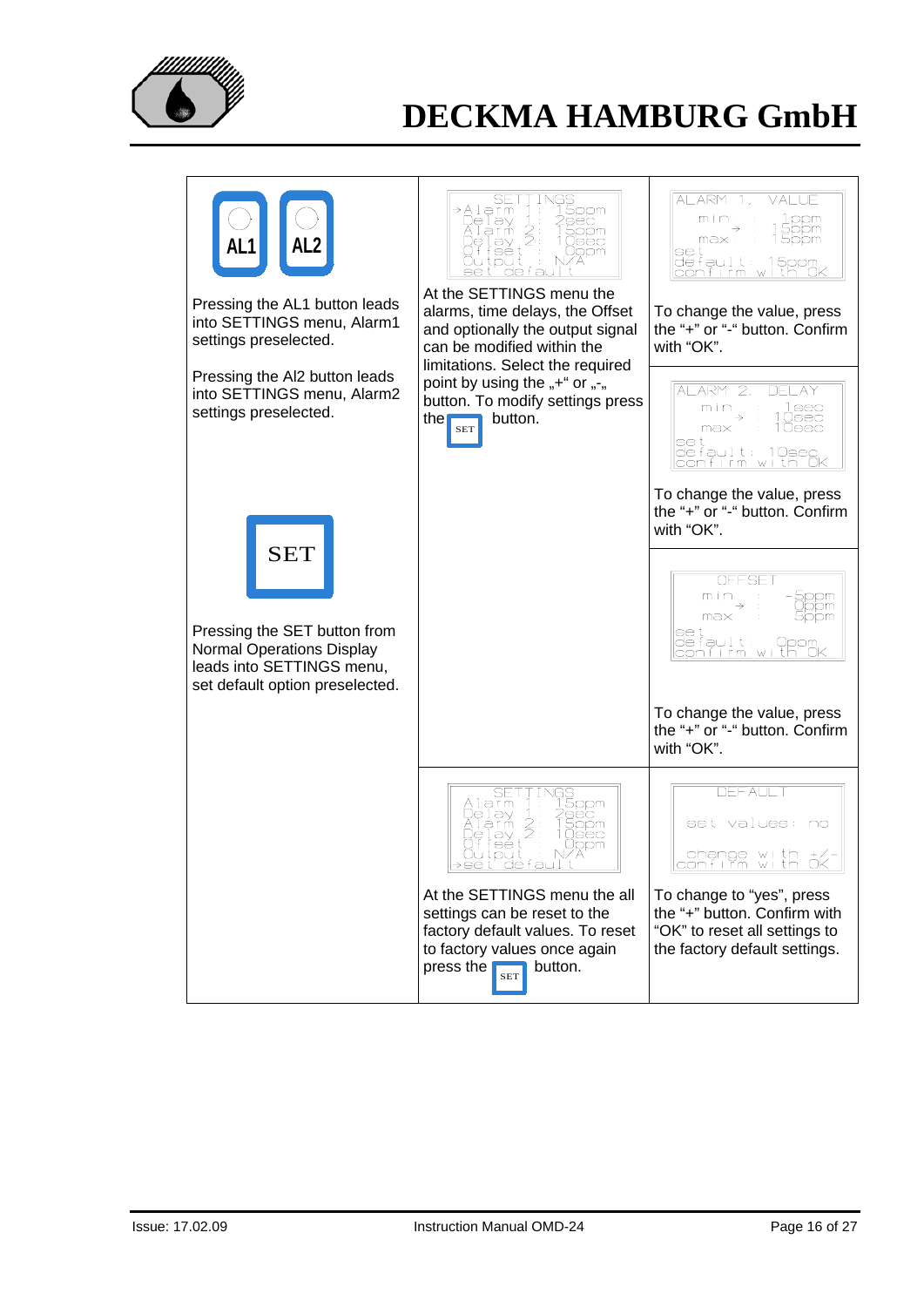

| SYS<br>Pressing the SYS button<br>directly leads into SYSTEM<br>menu.     | <b>SYSTEM</b><br><sup>0K</sup> about OMD-24<br>▼ Measuring Cell<br>Select if you want information<br>about the instrument or<br>information about the | SYSTEM<br>info<br>Jevice:<br>Ser No:<br>Datę:<br>Duitbuit :<br>l emio<br>Exit from SYSTEM-info<br>menu by pressing the ESC<br>button. |
|---------------------------------------------------------------------------|-------------------------------------------------------------------------------------------------------------------------------------------------------|---------------------------------------------------------------------------------------------------------------------------------------|
|                                                                           | measuring cell.                                                                                                                                       | MEASURING<br>Oppm<br>Temperature]<br>းမြို့<br>မြို့ကို 1 မို <sub>1</sub><br>æ<br>ell<br>Dewpolnti<br><u>Humidity</u><br>Exit from   |
|                                                                           |                                                                                                                                                       | <b>MEASURING CELL menu</b><br>by pressing the ESC button.                                                                             |
|                                                                           | SYSTEM-OPTIONS<br>ok FW flush<br>▼ about Deckma                                                                                                       | <b>FW-FLUSH</b><br>Status: OFF<br>change with +/<br>confirm with OK                                                                   |
| Pressing the ON button directly<br>leads into the<br>SYSTEM-OPTIONS menu. | Select if you want to activate<br>the (optional) clean water valve<br>or if additional information<br>should be displayed.                            | To change to "ON", press<br>the "+" button. Confirm with<br>"OK" to activate the optional<br>clean water valve for a<br>limited time. |
|                                                                           |                                                                                                                                                       | <b>DECKMA HAMBURG</b><br>@2008<br>V1.01<br><u>www.deckma.com</u>                                                                      |
|                                                                           |                                                                                                                                                       | Exit from information display<br>by pressing the ESC button.                                                                          |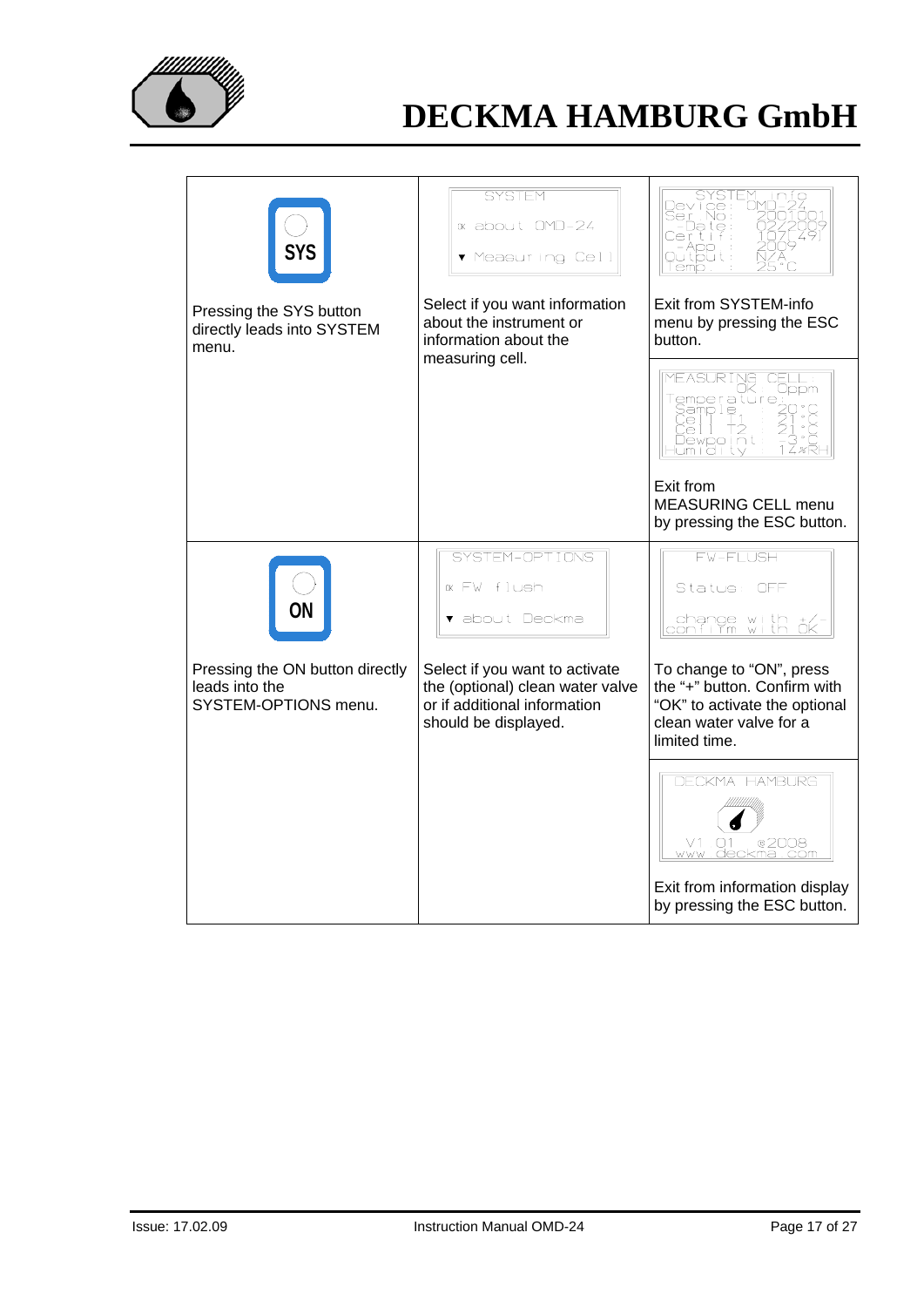

| <b>TEST</b>                                                               | SYSTEM-TESTS<br>w check Alarms<br>▼ Desiccator                                                                   | ΕS<br>System:<br>OK<br>Countdown<br>for Alarms 11ppm<br>Status:<br>OK                           |
|---------------------------------------------------------------------------|------------------------------------------------------------------------------------------------------------------|-------------------------------------------------------------------------------------------------|
| Pressing the TEST button<br>directly leads into the<br>SYSTEM-TESTS menu. | Select if you want to activate<br>the Alarms Test or if Dessicator<br>status information should be<br>displayed. | Wait until Alarms Test is<br>completed, as indicated by<br>countdown value and<br>progress bar. |
|                                                                           |                                                                                                                  | DESICCATOR<br>Status : OK                                                                       |
|                                                                           |                                                                                                                  | Exit from information<br>Desiccator status display by<br>pressing the ESC button.               |

| ${\rm LOG}$<br>The LOG button leads into the<br>data logger function. |                                               | ep<br>9<br>Res<br>∩t<br>Uppm<br>ПK<br>tatus.<br>Initially the data logger displays<br>the live data. With the<br>LOG<br>button it can be switched to the<br>graphical display mode.               |                                                                                                                                                                      |
|-----------------------------------------------------------------------|-----------------------------------------------|---------------------------------------------------------------------------------------------------------------------------------------------------------------------------------------------------|----------------------------------------------------------------------------------------------------------------------------------------------------------------------|
| LOG<br>By pressing the LOG button<br>mode is invoked.                 | <b>LOG</b><br>twice the recorded data display | $Feb 12, 2009$<br>9:45 $\rightarrow 10$ min $\rightarrow$<br>RFS<br>The data logger displays<br>recorded data. With the<br>LOG<br>button it can be switched to the<br>non-graphical display mode. | $F_5 = 19.2$<br>es<br>Oppm<br>ПK<br>atus :<br>The data logger displays<br>recorded data. With the Log<br>button it can be switched to<br>the graphical display mode. |
|                                                                       |                                               | In both data display modes the arrow buttons can be used to<br>navigate to another date/time of recorded data.                                                                                    |                                                                                                                                                                      |

*NB:* Changed values have to be confirmed by pressing the " OK " button. *Otherwise the existing values remain valid.*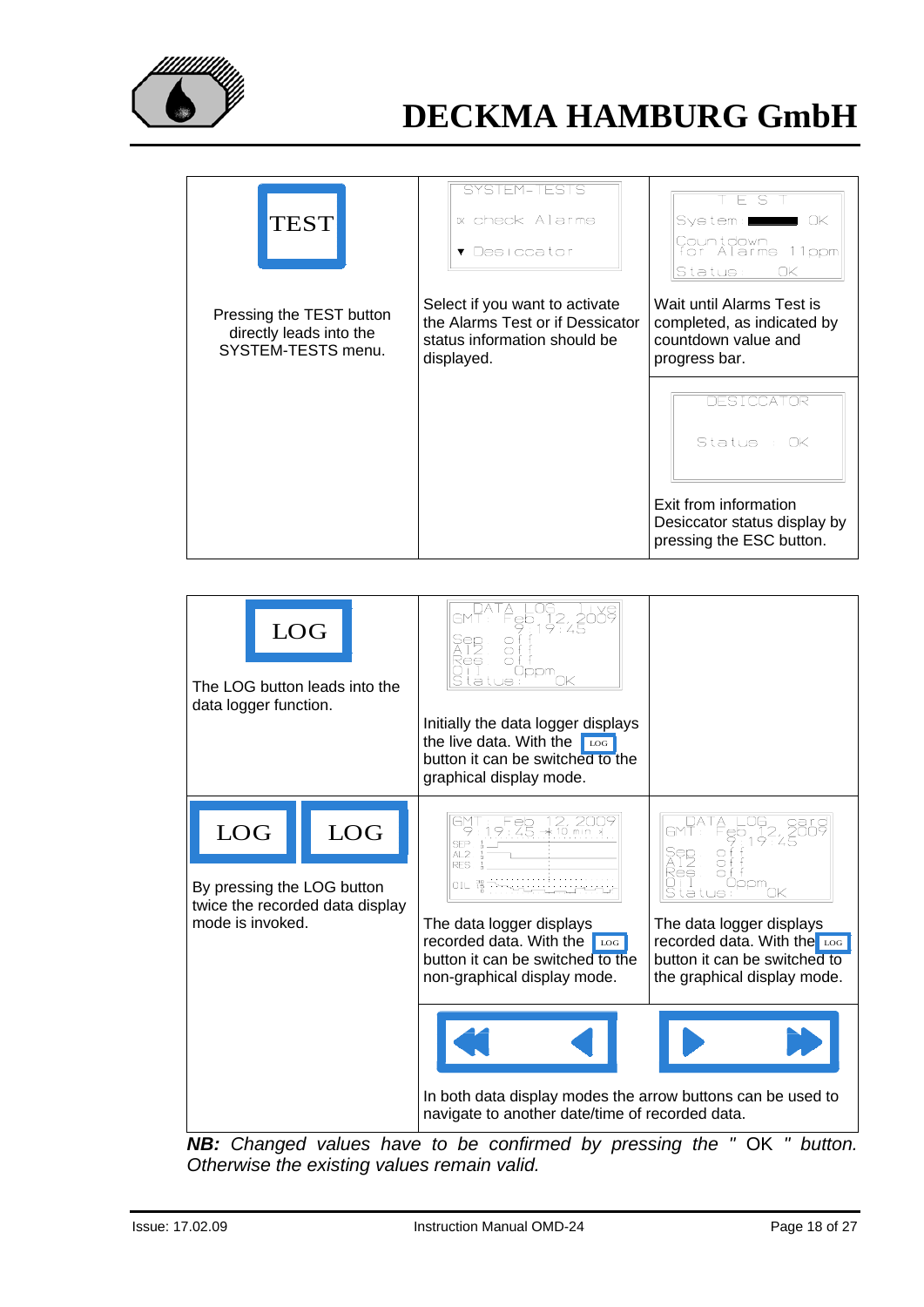

## **11.0 OPERATING INSTRUCTIONS**

The OMD-24 has two independent valves for sample water and clean water. Valve handles are mechanically interlocked. Do not use excessive force to



operate the handles. The OMD-24 will only allow overboard discharge in Normal Operation setting of both valve handles.

Instrument start-up sequence:

- a) Switch on the power supply.
- b) Allow a period of time for water entering the sample tube.
- c) Flow oil free water through the system for a few minutes and check that the display show 0 to 2 ppm. If not, clean proper before adjusting the unit according section 10.4 "Settings - Offset".
- d) Switch the instrument sample supply from the clean water supply to the separator sampling point connection.
- e) The instrument is now ready for use.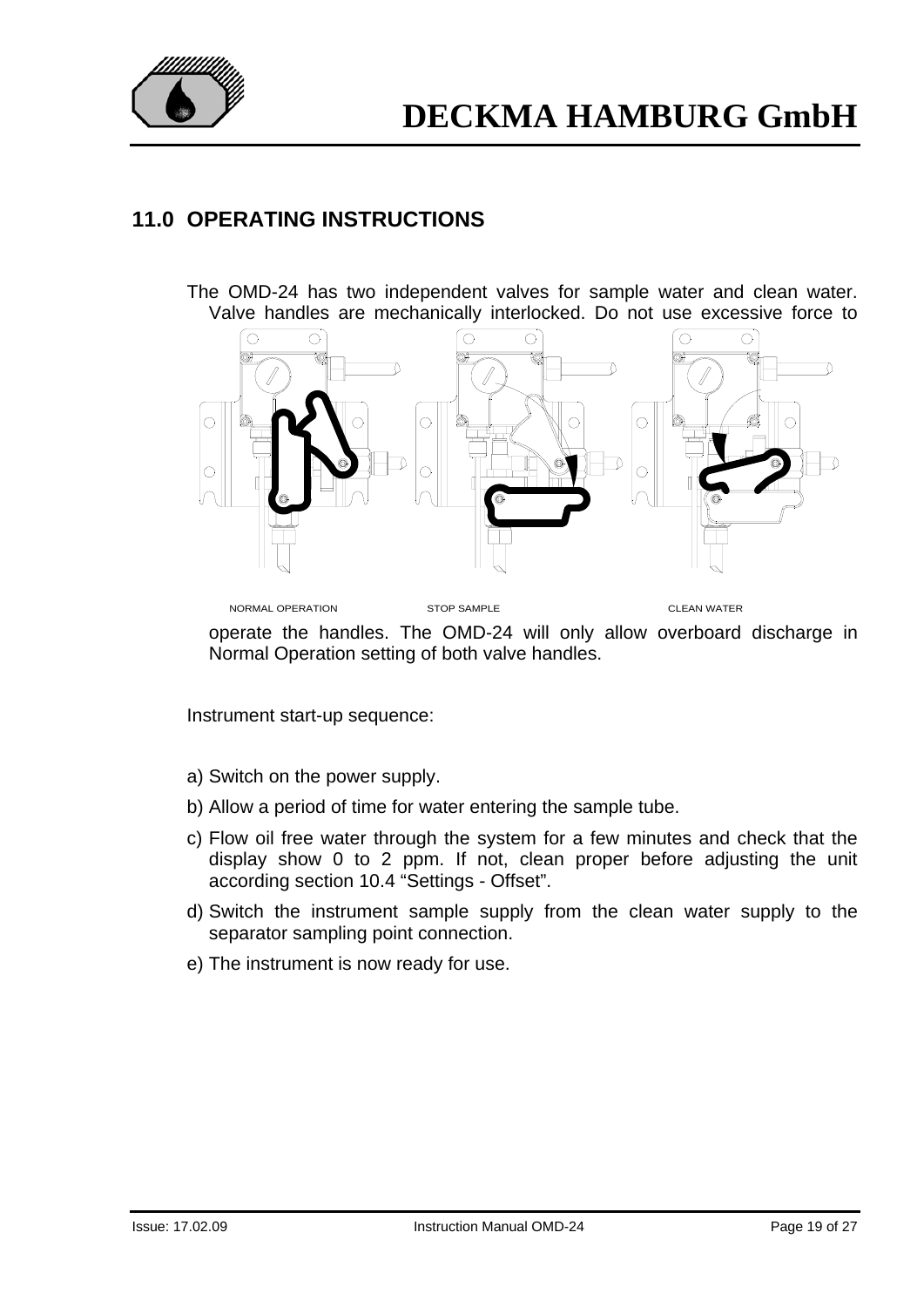

### **11.1 Operator Notes**

- a) When oily water flows through the instrument the display will show the actual value of oil content.
- b) If the oil concentration exceeds the adjusted threshold (works adjustment 15 ppm), the alarm indicator 1 will be illuminated in intervals during the selected time delay before it change to steady light and the associated alarm relay will operate. Accordingly also the alarm indicator 2 will be illuminated and its associated alarm relay will take the appropriate shut down action.

### **12.0 OPERATOR MAINTENANCE**

*See Section 2 for important notes.* 

AT WEEKLY INTERVALS:

- a) Flush the cell with oil free water.
- b) Stop sample and oil free water flow.
- c) Unscrew and remove the cell cap.
- d) Insert a suitable Cell Cleaning brush (Art. No. 77555) into the cell and clean it with upwards and downwards motion through the entire length of the cell several times.
- e) Remove the Cell Cleaning brush and replace the cell cap.
- f) Open clean water valve and allow oil free water to flow through the instrument for a few minutes.
- g) Observe that the display is showing "0" to "2". If not, clean again.
- h) Examine the status of the desiccator (Chapter 10.4, TEST button). The Desiccator status display will indicate if the desiccator is worn out and working insufficient. If the desiccator status is any other then OK, the desiccator should be replaced. Additionally, the Measuring Cell dewpoint can be checked. The dewpoint should be lower then both sample temperature and clean water temperature.

 Insufficient desiccator performance could result in condensation inside the measuring cell and wrong measurement and/or damage to optical components. Insufficient desiccant container can easily be exchanged by removing the desiccator cap. Just unscrew the desiccator cap, replace the desiccant container by a new one (Art. No. 77550). Make sure to close the desiccator cap properly. Allow the new desiccator some time to absorb the humidity inside the measuring cell.

j) Switch valves to Normal Operation position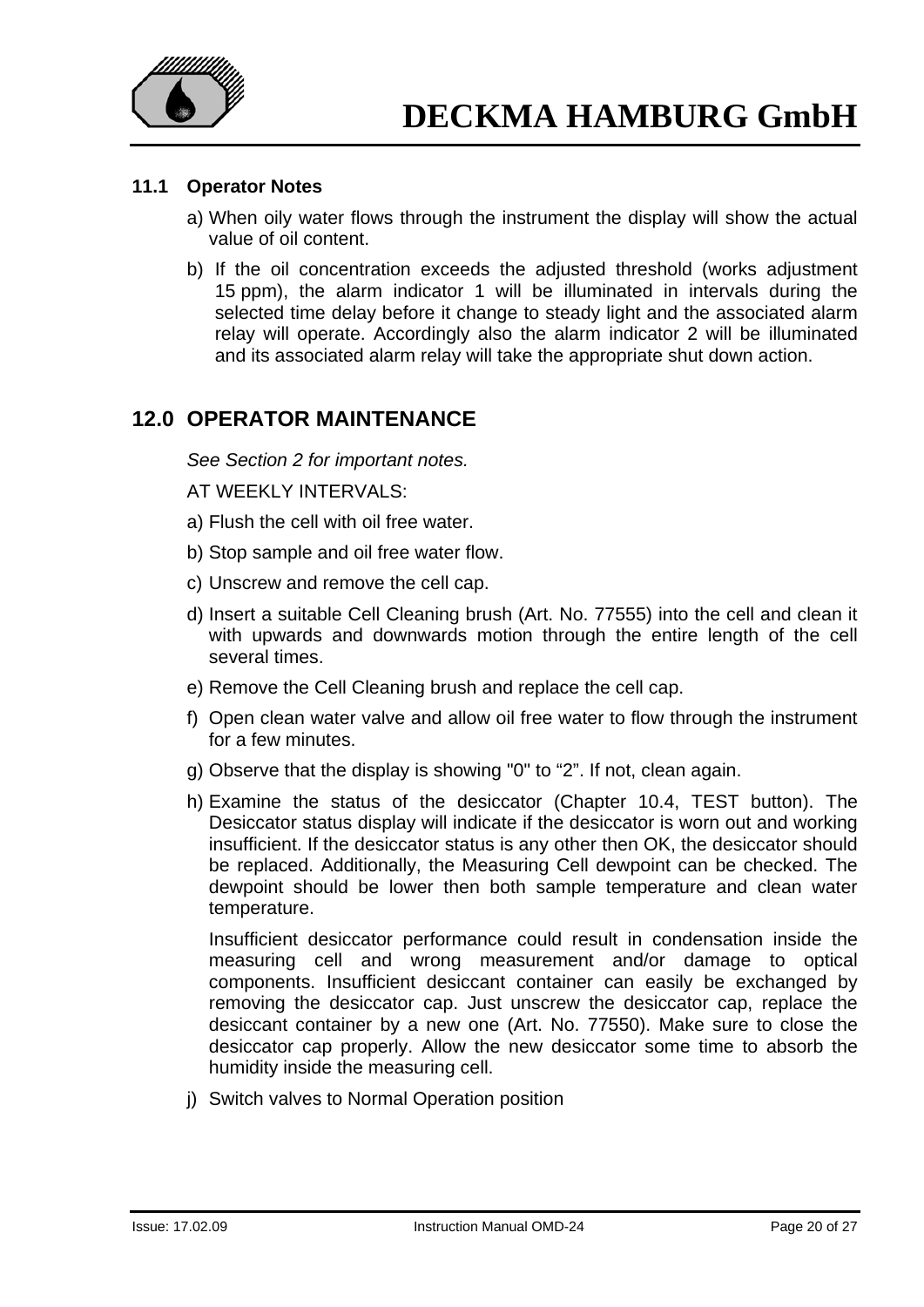

### **12.1 Manual Cell Clean Unit DH77780**

#### *Optional item if fitted*

This unit facilitates cleaning of the cell without the need of removing the cell cap. Regular use of this device should prevent malfunction of the monitor due simply to fouling of the sample tube and all the inconvenience which this can cause.

#### **Operating Instructions**

- a) Ensure that the monitor is switched off and that there is a clean water supply through the cell.
- b) Activate the manual cell clean unit by pressing the handle several times.
- c) Switch the monitor back on and check the reading is between 0 to 2 ppm.
- d) Repeat a) to c) at least once a week or as necessary.

**NB:** The Manual Cell Clean Unit may also be used during normal operation with sample water, but in this case an alarm occurs because the wiper is passing the light source.

Spares: Wiper Seal DH77606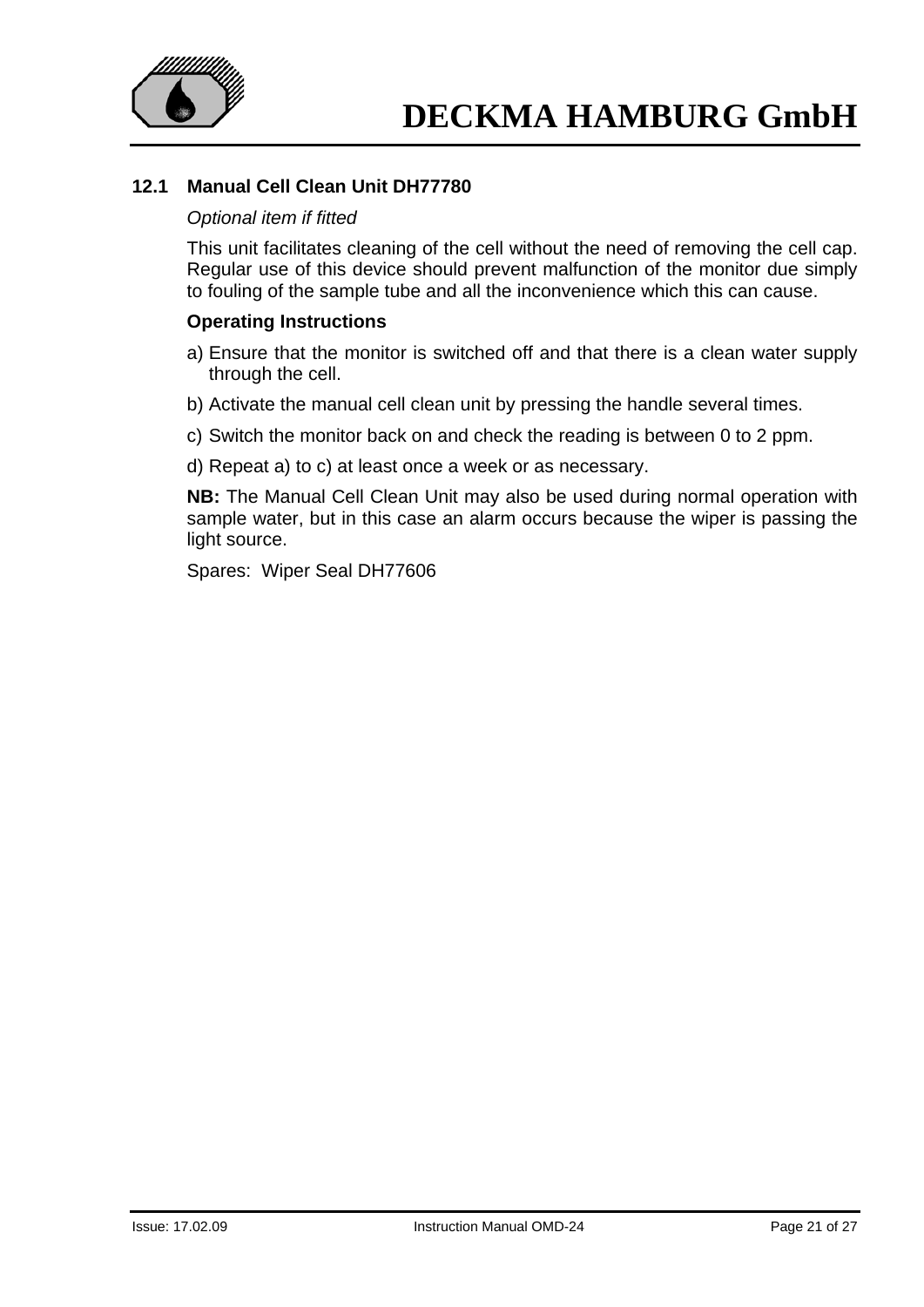

## **13.0 FAULT FINDING**

*See Section 2 for important notes.* 

The OMD-24 will indicate several malfunctions in the status line of the display. Pressing the "OK" button will lead into an information window, similar to the items listed in the table below.

| <b>Status</b> | Reading     | System-Alarm-<br><b>LED</b> | Alarm-<br>circuit 1,2 | Reason                                                                                                                      | Servicing                                                           |
|---------------|-------------|-----------------------------|-----------------------|-----------------------------------------------------------------------------------------------------------------------------|---------------------------------------------------------------------|
| OK            | 0.49        | Green /<br><b>Blinking</b>  | Normal<br>operation   | Normal operation                                                                                                            | $\blacksquare$                                                      |
| OK            | EE          | Green /<br><b>Blinking</b>  | Alarm                 | Sample reading is out<br>of range:<br>Oil content too high,                                                                 | Wait until oil content is<br>within the range,<br>clean sample tube |
|               |             |                             |                       | dirty sample tube                                                                                                           |                                                                     |
| FW!           | $0.49$ / EE | Green /<br><b>Blinking</b>  | Alarm                 | Freshwater is enabled                                                                                                       |                                                                     |
| Sample?       | EE          | Red / Steady                | Alarm                 | Meter is not able to<br>measure the sample:<br>no water in, oil content<br>much too high, no light<br>transmission possible | Check sample, clean<br>sample tube<br>according Page 21             |
| Flow!         | $0.49$ / EE | Green /<br>Blinking         | Alarm                 | <b>Flow Switch (Terminals</b><br>15&16) open and/or<br>Sample Valve Lever<br>out of operation position                      | Check sample flow<br>and valve positions                            |
| Com?          | EE          | Red / Steady                | Alarm                 | No communication<br>between computer unit<br>and measuring cell                                                             | Check connection<br>between computer<br>unit and measuring<br>cell  |
| Datalog?      | $0.49$ / EE | Red / Steady                | Alarm                 | Datalogging is not<br>possible: no DECKMA<br>memory card inserted                                                           | Insert the active<br>memory card                                    |
|               |             |                             |                       | Datalogging is not<br>possible: a read only<br>card has been inserted                                                       | Insert the active<br>memory card                                    |
|               |             |                             |                       | Datalogging is not<br>possible: a new<br>DECKMA memory card<br>has been inserted, but<br>has not been activated             | Activate card or insert<br>the active memory<br>card                |
| Desicc        | $0.49$ / EE | Green /<br><b>Blinking</b>  | Normal<br>operation   | <b>Measuring Cell</b><br>humidity critically high<br>(>30%RH)                                                               | Check/Replace<br>Desiccator                                         |
| Humid         | $0.49$ / EE | Green /<br><b>Blinking</b>  | Normal<br>operation   | Sample temperatur<br>below dewpoint.<br>Instantaneous<br>condensation possible                                              | Check/Replace<br>Desiccator                                         |
| Int.Err       |             | Red / Steady                | Alarm                 | Internal error                                                                                                              | Restart the system                                                  |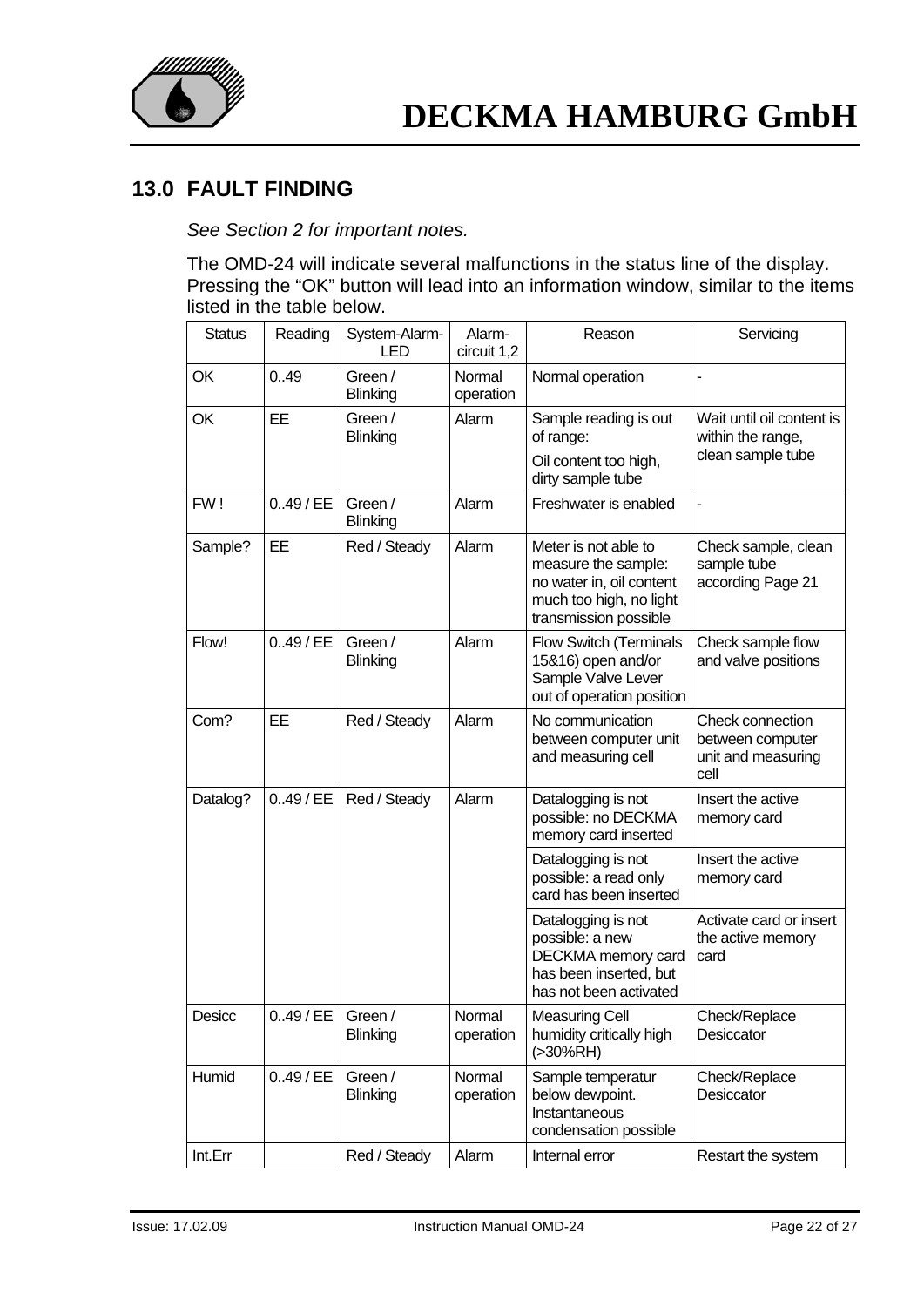

### **Important Information!**

## **Cleaning of Glass Tube at 15 ppm Bilge Alarms OMD-24**

## **IMPORTANT:**

## **NEVER DISASSEMBLE THE UNITS AS THIS MAY VOID THE CALIBRATION AND THE CERTIFICATION!**

CLEANING HAS ONLY TO BE DONE TROUGH THE REMOVED CELL CAP BY

### USING THE CLEANING BRUSH!

In most cases of high reading with clean water the measuring cell has a problem with internal coating of the glass tube. Just cleaning with brush and clean water will not help in this case.

Please carry out the following instructions to make sure, that the glass tube is really clean. Than the unit will show 0 to 2 ppm with clean water.

Check Measuring cell humidity readings and desiccator status. Desiccator status must be OK and dewpoint should be considerably lower then both sample temperature and clean water temperature. If not, change desiccant container and allow new desiccator to absorb the humidity inside the measuring cell.

Clean the glass tube by using the cleaning brush under assistance from some cleaner.

In certain cases iron oxide can be deposited inside the glass tube (brownish surface deposit on the glass tube), depending on environmental conditions on site. In this case some citric acid, juice from a fresh lemon may help, if you fill it into the glass tube and leave it at least over night before using the cleaning brush for removing the last dirt from the glass tube. Also, in cases of calceous deposits in the glass tube, treatment with some mild acidic cleaner, citric acid, or vinegar may allow removal of the deposits. Make sure, that the cleaning fluid will stay in the tube and is not draining. Sometimes the cleaning with citric acid or vinegar has to be doen 2 or 3 times for at least 12 hours, depending on the thickness of the coating.

Additional use of some slightly abrasive cleaning powder or tooth paste may also assist in cleaning as a last resort. Please note that some powerful abrasives may scratch the glass surface, permanently damaging the instrument.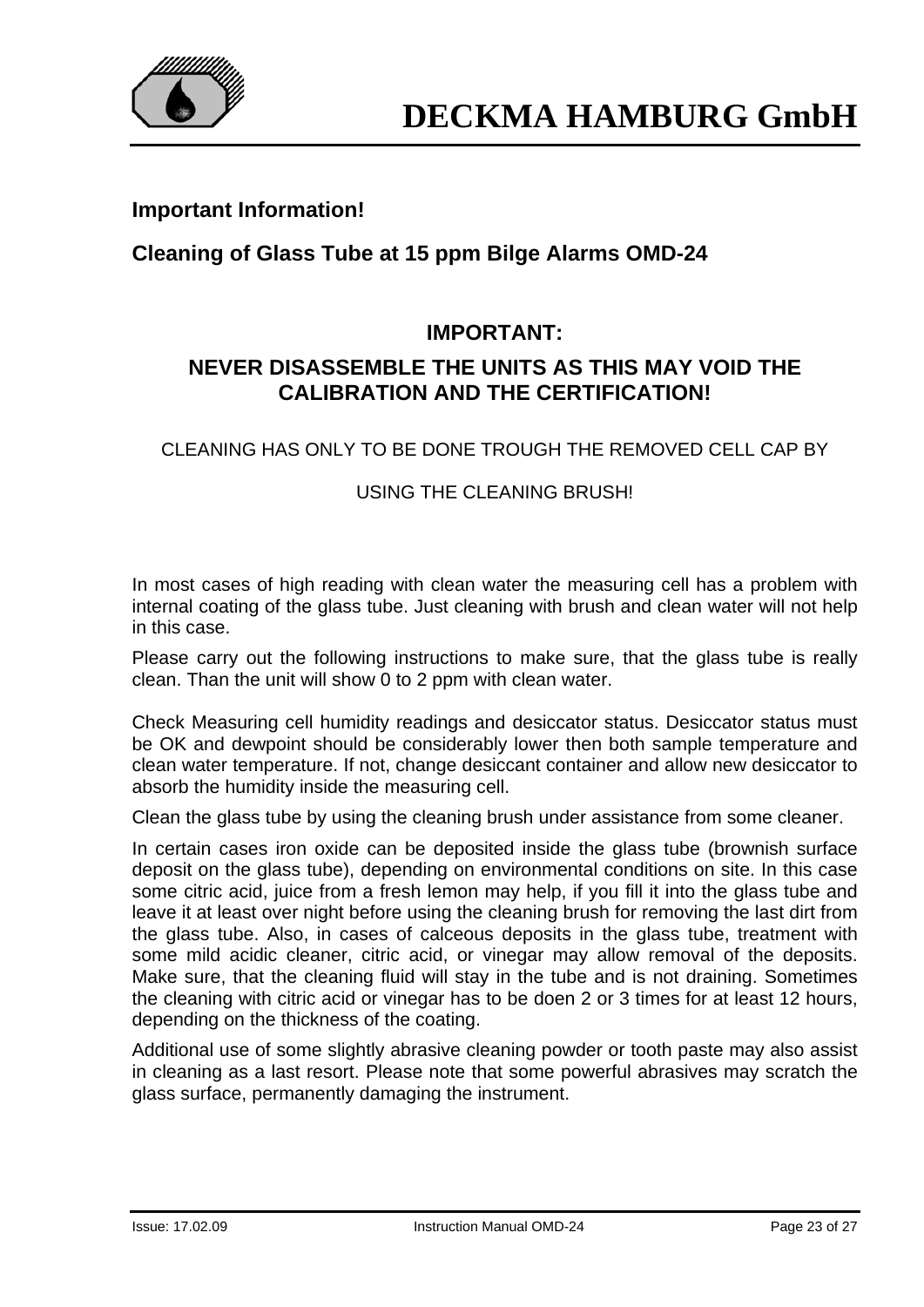



Fig. 6

### **13.1 Memory Card** (refer to Fig. 6)

The Memory Card is located next to the terminals in the computer housing. It is suitable for the life of the instrument, as it is calculated to the according MEPC 107(49) required storage time of at least 18 month. When the card is full, the oldest entry will be overwritten, so that a replacement is not necessary. Under normal use the card should not be taken out, as this is linked with the specific system. The card can be read in other OMD-24 units, but writing is only possible in the related system.

If no Memory Card is mounted or a card from another system is mounted, the unit will be in alarm conditions.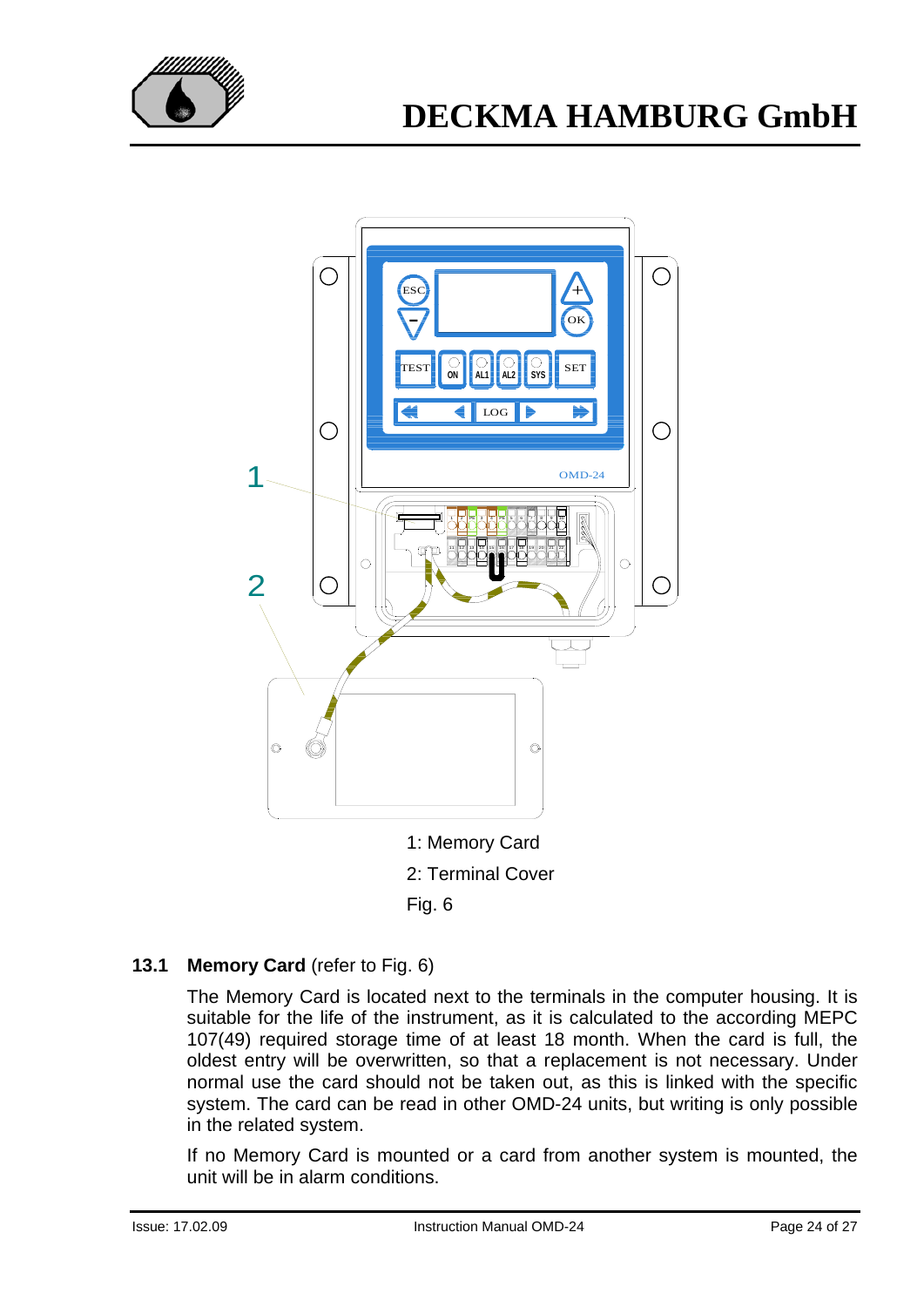

## **14.0 CALIBRATION**

15 ppm Bilge Alarms built according MEPC.107(49) have to be protected against access beyond the checks of instrument drift, repeatability of the instrument reading and zero adjustment. For this reason the instrument is electronically sealed, so that only the manufacturer or his authorized persons, equipped with the related tools, are able to get access for changing the calibration.

To provide a simple procedure for check the instrument aboard ship, the OMD-24 is constructed in that way, that the zero check also confirms the instrument drift within the specifications.

### **14.1 Calibration and repeatability check**

- a) Switch off the power supply and stop any water flow.
- b) Clean the sample tube accurate by using a suitable cell cleaning brush as described under Section 12.0. Make sure, that the offset is correct at  $\pm$  0.
- c) Run clean water through the instrument.
- d) If it is sure, that non aerated, clean water is in the instrument, the reading should be 0 ppm  $\pm$  2 ppm.
- e) Continue as described under Section 11.0.

### **Note § 4.2.11 of MEPC. 107(49):**

The accuracy of the 15 ppm Bilge Alarms should be checked at IOPP Certificate renewal surveys according to the manufacturers instructions. Alternatively the unit may be replaced by a calibrated 15 ppm Bilge Alarm. The calibration certificate for the 15 ppm Bilge Alarm, certifying date of last calibration check, should be retained onboard for inspection purposes. The accuracy checks can only be done by the manufacturer or persons authorized by the manufacturer.

### **14.2 Function Test at Classification Survey and Port State Control**

All 15 ppm Bilge Alarms leaving our works are calibrated according the requirements with an accuracy of better than +/- 5 ppm within the measuring range. The alarm points are pre-set to 15 ppm and can only be changed to a lower value on site. A setting to a higher value is not possible.

To provide a simple procedure for check the instrument aboard ship, the OMD-24 is constructed in that way, that the zero check also confirms the instrument drift within the specifications. The Test button starts a self test routine and allows to put both alarms contacts into alarm condition. The instrument will count down from a assumed high reading (30ppm) downwards until the assumed value is equal to the actual measured ppm value. Note that this test will only switch the alarm contacts to non-alarm condition, if the sample contains less than 15ppm oil content and all other conditions for proper measurement are OK.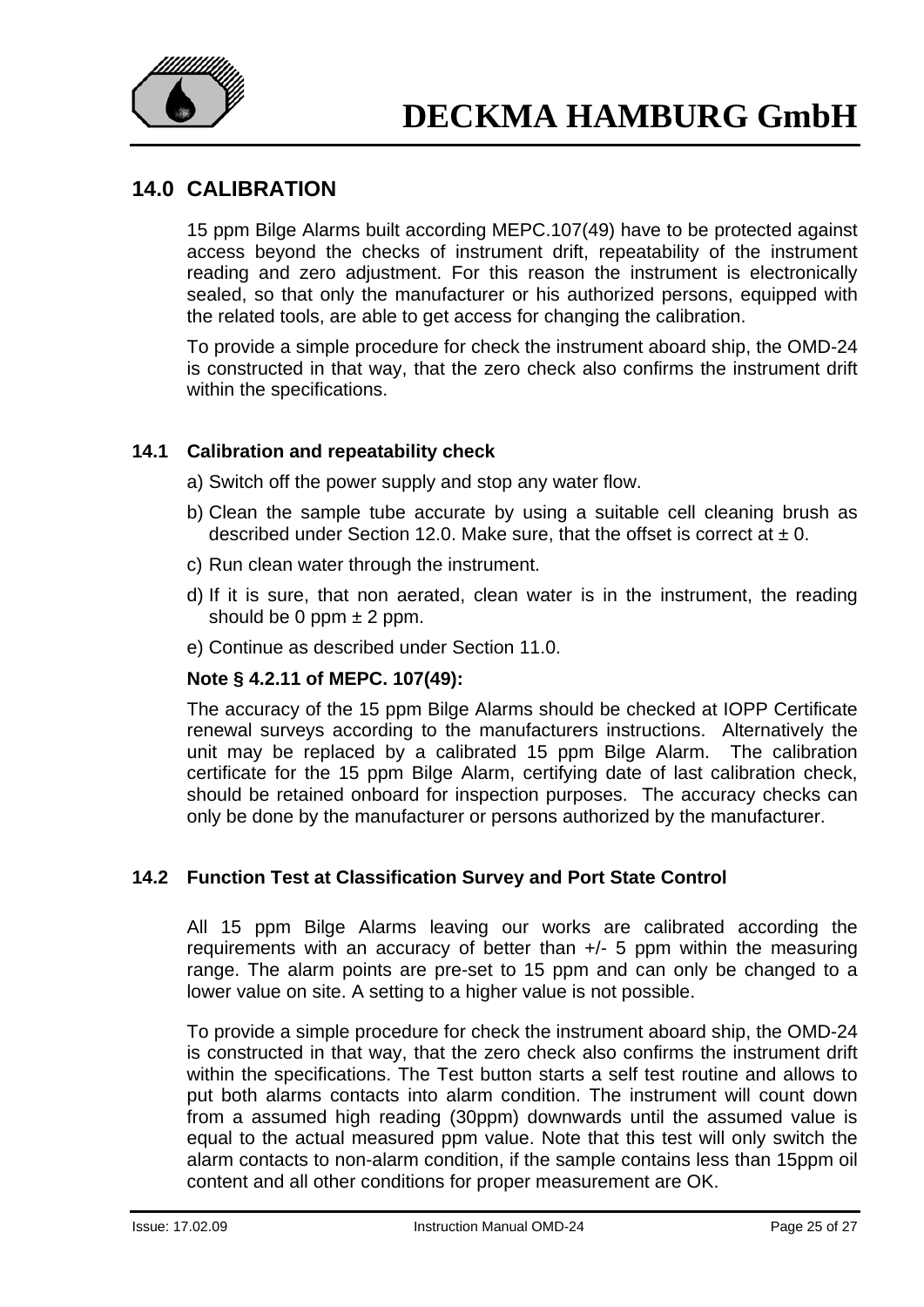

### **15.0 SPARE PARTS**

When ordering spares, it is important to supply details of the type of monitor, part number of each spare required, its description and any relevant serial number.

| <b>DESCRIPTION</b>         | <b>ART-NUMBER</b> |
|----------------------------|-------------------|
| Desiccator                 | 77550             |
| <b>Cell Cleaning Brush</b> | 77555             |
| O-Ring Set                 | 77775             |
|                            |                   |
|                            |                   |
|                            |                   |
| <b>Measuring Cell</b>      | 77500             |
|                            |                   |

### **15.1 Recommended On Board Spares**

| 2 off Desiccator             | 77550 |
|------------------------------|-------|
| 1 off Cell Cleaning Brush    | 77555 |
| 1 off O-Ring Set             | 77775 |
|                              |       |
|                              |       |
|                              |       |
| Optional item                |       |
| 1 off Manual Cell Clean Unit | 77780 |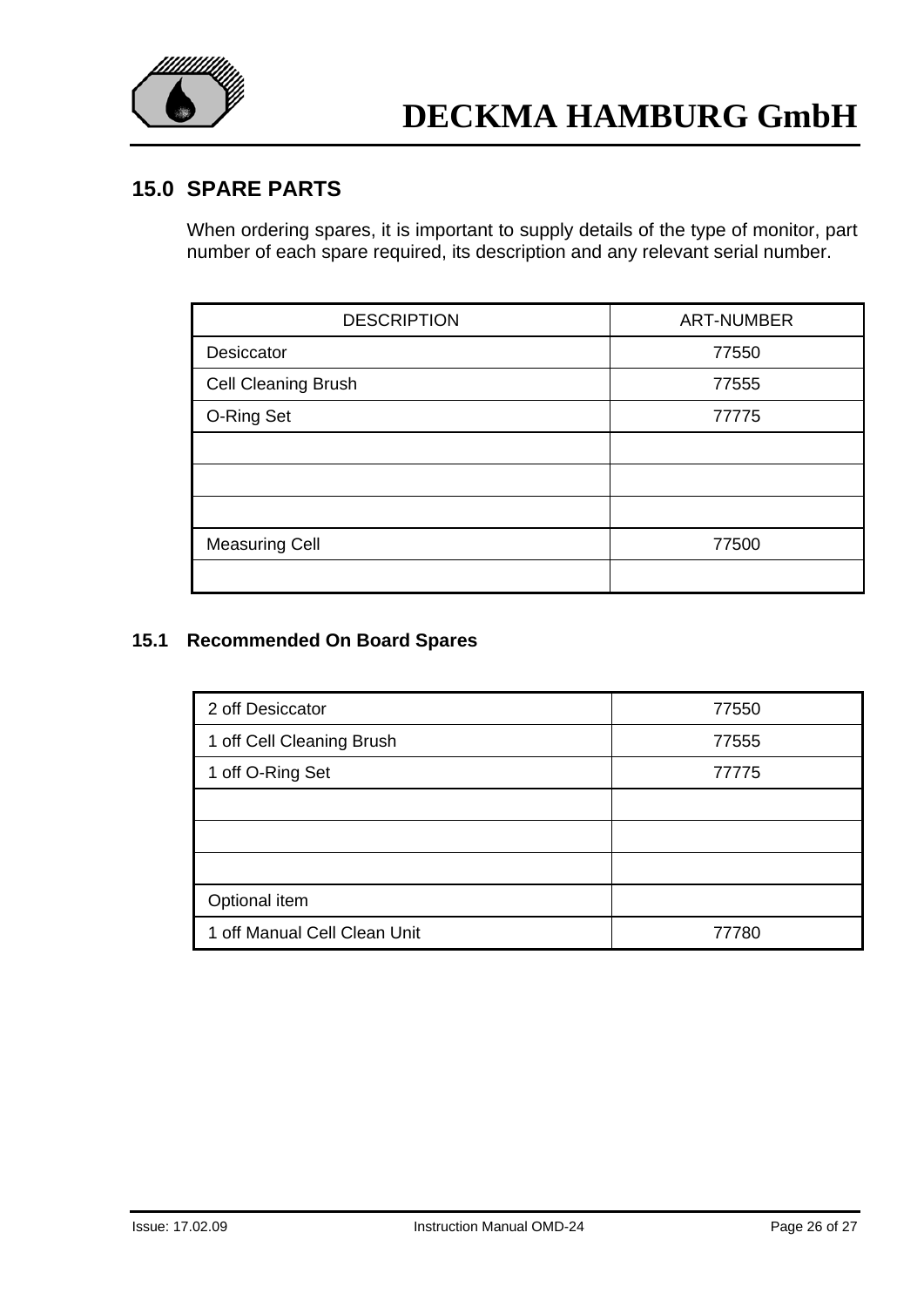

## **16.0 REMARKS**

All the modifications and deviations from the standard form, which have to be carried out in the supply, should be attached at this paragraph.

| Commissioned on: |             |  |  |
|------------------|-------------|--|--|
| Date             | Firm's Name |  |  |
|                  |             |  |  |
| Remarks:         |             |  |  |
|                  |             |  |  |
|                  |             |  |  |
|                  |             |  |  |
|                  |             |  |  |
|                  |             |  |  |
|                  |             |  |  |
|                  |             |  |  |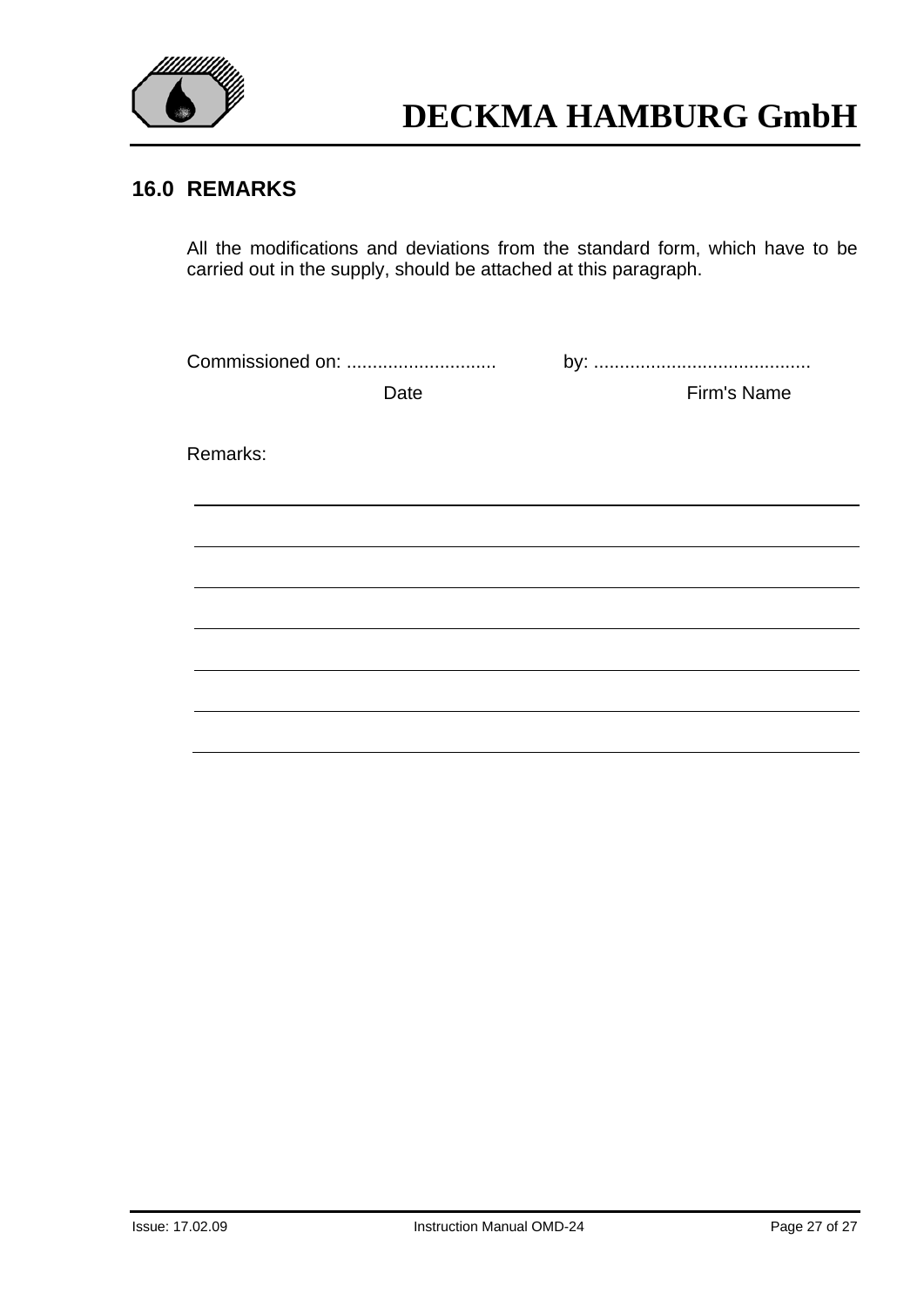

### **TYPENZULASSUNGSZEUGNIS**

#### für 15 ppm Bilge Alarm

Certificate of Type Approval for 15 ppm Bilge Alarm

#### Ausgestellt im Namen der Regierung der **BUNDESREPUBLIK DEUTSCHLAND** durch die SEE-BERUFSGENOSSENSCHAFT

Issued under the authority of the Government of the FEDERAL REPUBLIC OF GERMANY

by See-Berufsgenossenschaft

Hiermit wird bescheinigt, dass der 15 ppm Bilge Alarm, die nachstehend aufgeführten Anlageteile umfasst, einer Prüfung unterzogen und gemäß den Anforderungen der technischen Beschreibung, enthalten in Teil 2 der Anlage zur Empfehlung der IMO-Entschließung MEPC.107(49), erprobt wurde.

This is to certify that the 15 ppm Bilge Alarm, comprising the equipment listed below, has been examined and tested in accordance with the requirements of the specifications contained in part  $2$  of the annex to the Guidelines and Specifications contained in IMO-Resolution MEPC.107(49).

Dieses Zeugnis ist nur für nachstehendes Ölgehaltsmessgerät gültig. This certificate is valid only for the 15 ppm Bilge Alarm referred to below.

15 ppm Bilge Alarm geliefert durch: DECKMA HAMBURG GmbH, Kieler Straße 316, D-22525 Hamburg, 15 ppm Bilge Alarm supplied by: Typbezeichnung: **OMD 24** under type and model designation and incorporating: Die Analyse-Einheit des 15 ppm Bilge Alarms DECKMA HAMBURG GmbH wurde hergestellt durch: 15 ppm Bilge Alarm analysing unit manufactured by: 09.12.2008;09.12.2008<br>09.12.2008;09.12.2008 Zusammenstellungszeichnung Nr.: DH10810 Bl. 1 + Bl. 3 Datum: DH75500, DH79100 to specification/assembly drawing  $No.$ :  $date^*$ Der elektronische Teil des 15 ppm Bilge Alarms DECKMA HAMBURG GmbH wurde hergestellt durch: Electronic section of 15 ppm Bilge Alarm manufactured by: DH10810 Bl. 1 + Bl. 3<br>DH77500, DH79100 09.12.2008.09.12.2008<br>09.12.2008.09.12.2008 Zusammenstellungszeichnung Nr.: Datum: to specification/assembly drawing  $No.$ : date: Versorgungspumpe hergestellt durch: Sample feed pump manufactured by: Zusammenstellungszeichnung Nr.: Datum: to specification/assembly drawing No.. date: Probenaufbereitungseinheit hergestellt durch: Sample conditioning unit manufactured by: Zusammenstellungszeichnung Nr.: Datum: to specification/assembly drawing No. date: Der 15 ppm Bilge Alarm ist für die Verwendung gemäß Regel 16(5) geeignet. The 15 ppm Bilge Alarm is acceptable for use in accordance with regulation  $16(5)$ Eine Kopie dieses Zeugnisses soll jederzeit auf jedem Schiff mitgeführt werden, das mit diesem 15 ppm Bilge Alarm ausgerüstet ist. A copy of this Certificate should be carried aboard a vessel fitted with this 15 ppm Bilge Alarm at all times. Dieses Typenzulassungszeugnis bleibt über das nachstehende Datum hinaus in Kraft, sofern kein Widerruf erfolgt. Ein Widerruf für auf einem Schiff eingebaute Einrichtungen kann z.B. erfolgen, wenn diese nicht gefahren und/oder nicht gewartet und/oder nicht funktionsbereit sind und/oder nicht innerhalb einer angemessenen Frist an zukünftige Bestimmungen angepasst werden können. This certificate of type approval is in force beyond the below mentioned date unless it is revoked.

A revocation of the equipment installed aboard the ship can follow, but is not limited to, if the equipment is not maintained and/or is not in good working order and/or the equipment can not be modified within an appropria

Daten und Ergebnisse der Erprobungen siehe Anhang. Test data and results attached as Appendix.

| Dieses Typenzulassungszeugnis ist gültig bis:<br>This certificate of type approval is valid until: |            | 28.02.2014                                                         |  |
|----------------------------------------------------------------------------------------------------|------------|--------------------------------------------------------------------|--|
| Ausgestellt in Hamburg am:<br>Issued at Hamburg on:                                                | 01.03.2009 | <b>SEE-BERUFSGENOSSENSCHAFT</b><br>- SCHIFFSSICHERHEITSABTEILUNG - |  |
| Zulassungs-Nr.:<br>320 031<br>Certificate-No.:                                                     |            | Unterschrift<br>Signature                                          |  |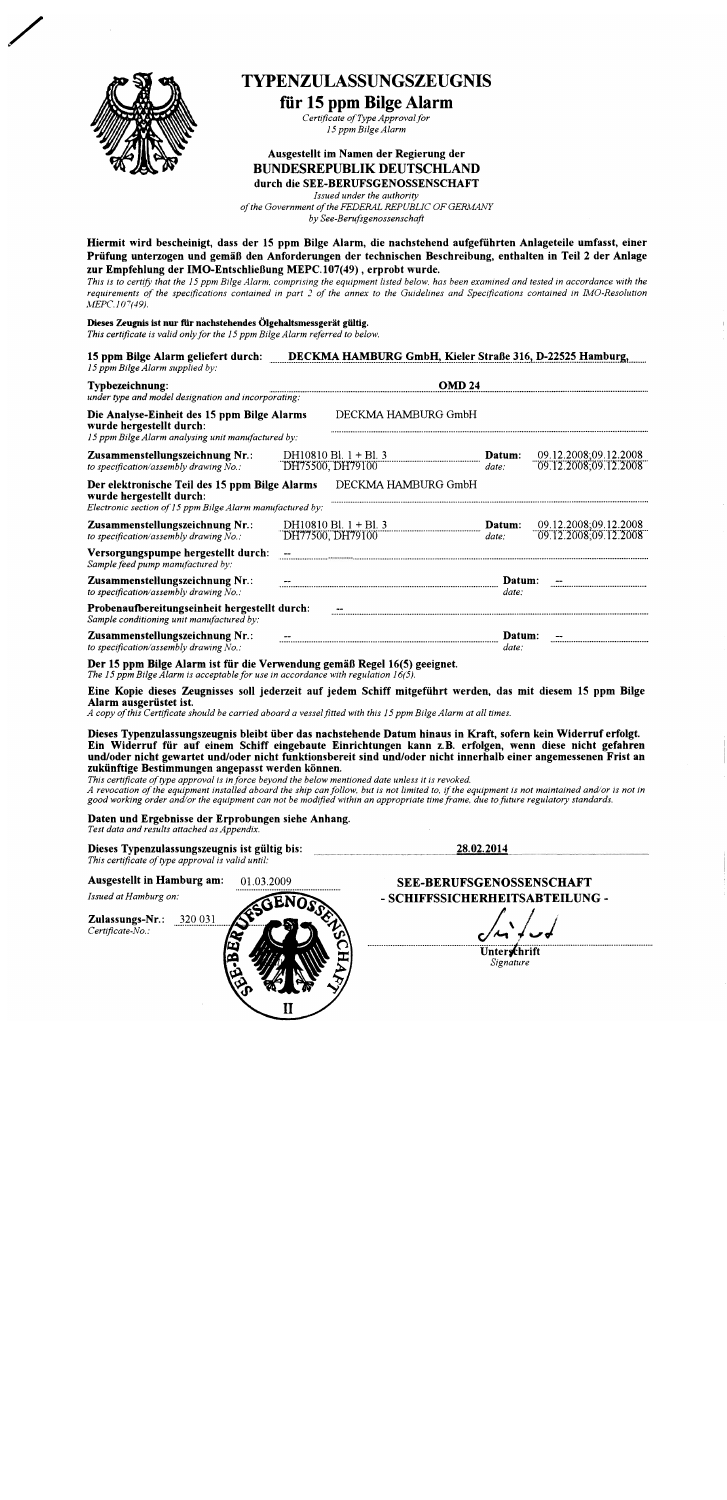### Anhang zum Typenzulassungszeugnis für 15 ppm Bilge Alarm

Appendix to the certificate of type approval for an 15 ppm Bilge Alarm

## Daten und Ergebnisse der Erprobungen, durchgeführt an einem 15 ppm Bilge Alarm gemäß Teil 2 der Anlage zu<br>den Richtlinien und Anforderungen der IMO-Entschließung MEPC.107(49).

Test data and results of tests conducted on a 15 ppm Bilge Alarm in accordance with Part 2 of the Annex to the guidelines and<br>specifications contained in IMO-Resolution MEPC.107(49).

| 15 ppm Bilge Alarm vorgestellt durch:<br>15 ppm Bilge Alarm submitted by:      | DFCKMA HAMBURG GmbH                                                                                                    |
|--------------------------------------------------------------------------------|------------------------------------------------------------------------------------------------------------------------|
| Ort der Erprobungen:<br>Test location:                                         | DECKMA HAMBURG GmbH, Kieler Straße 316, D 22525 Hamburg,                                                               |
| Stelle, die die Prüfung durchgeführt hat:<br>Organization conducting the test: | See-Berufsgenossenschaft Hamburg                                                                                       |
| Verfahren der Probenanalysen:<br>Method of sample analysis:                    | IMO-Verfahren gemäß Entschließung MEPC.107(49) (ISO 9377-2)<br>IMO-method acc. to resolution MEPC.107(49) (ISO 9377-2) |
| Analysen der Proben durch:<br>Samples analysed by:                             | Institut Fresenius GmbH, Im Maisel 14, D-65232 Taunusstein-Neuhof                                                      |

Die Erprobung des elektronischen Teils des 15 ppm Bilge Alarms ist unter Umweltbedingungen gemäß Teil 3 der Anlage zu den Richtlinien und Anforderungen der IMO-Entschließung MEPC.107(49) durchgeführt worden. Die Anlage arbeitete bei Beendigung der jeweiligen Erprobung, die im Bericht über die Prüfung bei Umgebungsbedingungen festgelegt ist, zufriedenstellend.

Environmental testing of the electronic section of the 15 ppm Bilge Alarm has been carried out in accordance with part 3 of the annex to the Guidelines and Specifications contained in IMO resolution MEPC.107(49). The equipment functioned satisfactorily on completion of each test specified on the environmental test protocol.

Empfehlungen und Informationen des Herstellers über den Gebrauch von Reinigungsmitteln. Manufactures 'recommendations and information concerning the use of cleansing agents

#### Verwendung von schnell trennenden Reinigungsmitteln.

Detergents of quick separating type.

Der 15 ppm Bilge Alarm Serien-Nr.: The 15 ppm Bilge Alarm serial No.:

entspricht dem geprüften Typ. complies with the tested type.

> Firmenstempel -

Company

stamp

 $\overline{Ort}$ Place Datum date

Unterschrift Signature